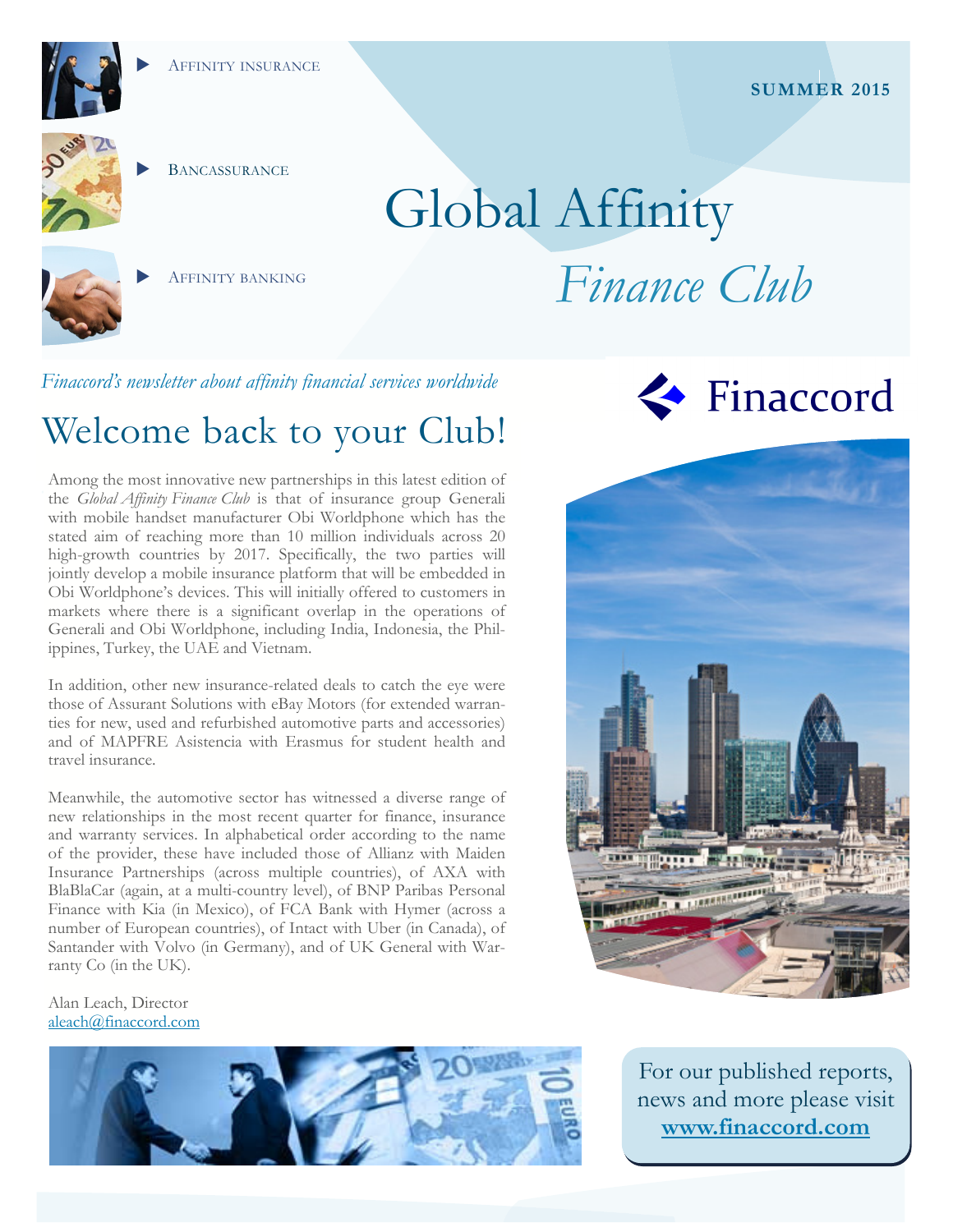### **Table of contents**

### **Affinity Insurance**

#### ASSISTANCE 5

Allianz Global Assistance works with BNP Paribas Cardif for retirement-related assistance… 5

… and with Panasonic for 'Smart Home' monitoring and control system 5

US home warranty provider chooses Nest as partner for connected products 5

COMMERCIAL INSURANCE 5

CNA wins insurance mandate with Chicago-based business association 5

IAG forges partnership with newly-launched professional indemnity underwriting agency 5

EXPATRIATE AND STU-DENT INSURANCE 5

MAPFRE Asistencia wins deal to supply expatriate cover to diplomats from Equatorial Guinea… 5

… and to offer health and travel insurance to students participating in Erasmus exchange program 6

HOUSEHOLD INSURANCE 6

AXA explores household insurance opportunities with RWE in Germany 6

LV= Broker joins Allianz on Towergate Underwriting household insurance panel 6

#### MOTOR INSURANCE 6

AXA enhances insurance for BlaBlaCar drivers 6

Intact Financial Corporation prepares to work with Uber in Canada 6

Allianz provides telematicsenabled insurance solution for Italian scooter sharing service 7

Groupama secures manufacturerbranded affinity insurance link with Mercedes-Benz 7

LV= Broker gains appointment to Ingenie motor insurance panel 7

#### NICHE INSURANCE 7

Ironshore establishes relationship with boat owners' association 7

Allianz and Maiden Insurance Partnerships expand relationship for branded insurance 7

PRODUCT WARRANTIES / INSURANCE 7

Allianz Global Assistance augments partnership with Mitsubishi in the UK… 7

… and is appointed as warranty provider for Vauxhall approved used cars 8

Warranty Co and UK General collaborate for cover for wheelchair-accessible vehicles 8

Assurant Solutions and eBay Motors form alliance for vehicle parts warranties 8

The Warranty Group gains deal with Motorola for cover linked to smartphones and wearable devices 8

#### TRAVEL INSURANCE 8

Allianz Global Assistance renews and enhances partnership with easyJet… 8

… opens up new travel insurance distribution channel with paxconnect… 8

… and works with Ctrip and PICC for hotel cancellation cover in China 9

ERV renews travel insurance partnership with DER Touristik… 9

… and works with SmartWings airline in the same field 9

Europ Assistance creates partnership with SEAT Pagine Gialle for proximity marketing 9

UK General ties with Accident & General for travel insurance in Ireland 9

RAC expands travel insurance offering through Hood Group and AXA 9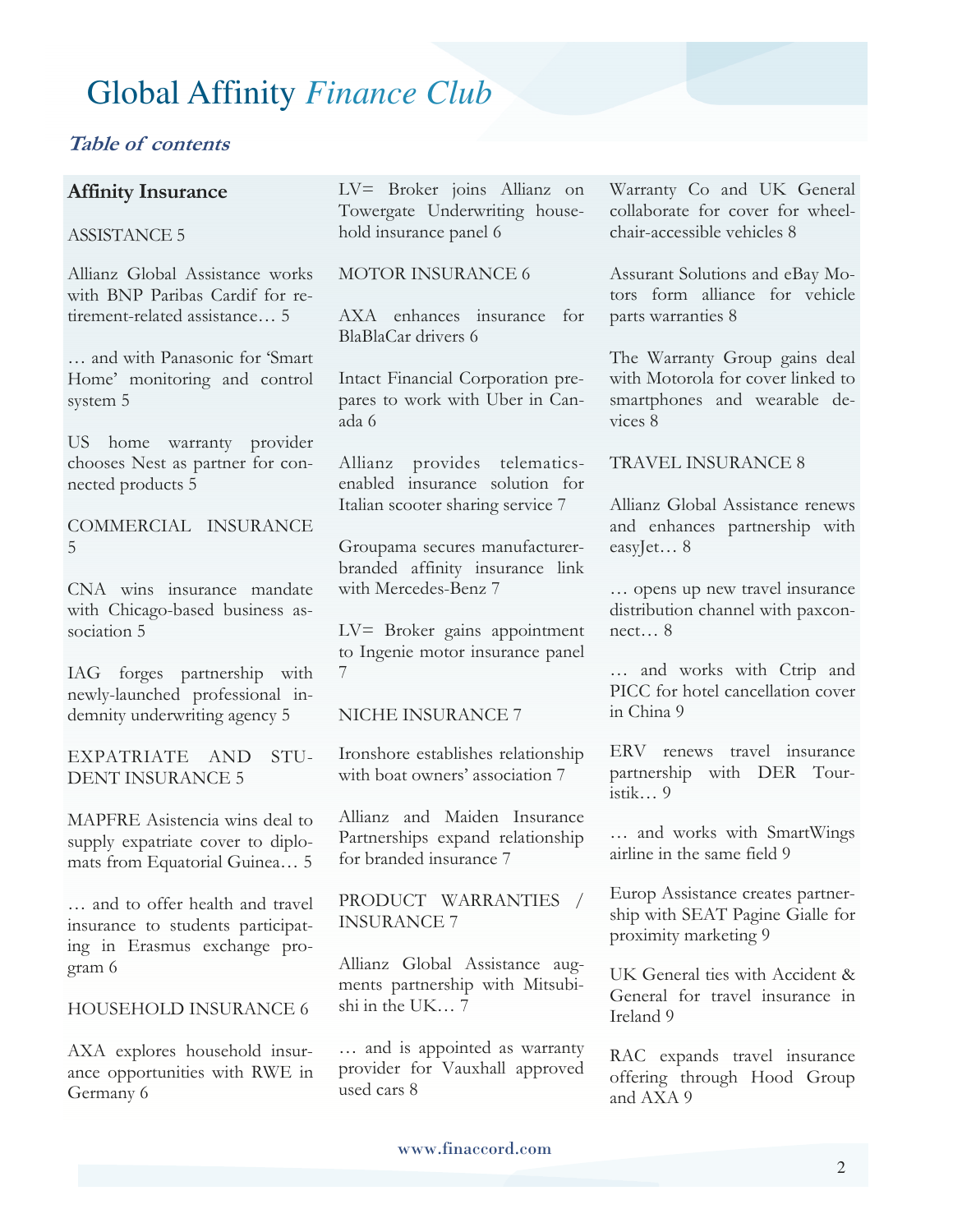#### GENERAL 9

Generali ties with Obi Worldphone to create mobile insurance platform 9

Wesleyan wins affinity deal for financial advice with AHDS 10

#### **Bancassurance**

#### CREDITOR INSURANCE 10

CNP Assurances secures relationship for mortgage-related creditor insurance with ING Direct 10

#### LIFE INSURANCE 10

AXA expands presence in Egyptian life and health insurance market through bancassurance deal 10

Ageas and Muang Thai Life Assurance create bancassurance joint venture in Vietnam 10

Bankinter and MAPFRE acquire Portuguese bancassurance unit from Barclays 10

Manulife rolls out first Takaful product with Bank Muamalat… 11

… signs bancassurance agreement with Maybank in Cambodia… 11

... and develops new life insurance product for Sumitomo Mitsui Trust Bank 11

Kotak Life Insurance expands distribution reach in India through bank merger 11

National Bank of Pakistan commences distribution of SLIC's life insurance policies 11

CommInsure works with Colonial First State for postretirement solutions 11

Jubilee Insurance enters into partnerships with Imperial Bank and Rafiki Microfinance Bank 12

PRODUCT WARRANTIES / INSURANCE 12

WesBank and Hollard Insurance initiate joint venture to target the automotive trade 12

#### TRAVEL INSURANCE 12

Allianz Global Assistance reconfigures card-related travel cover for CommBank 12

#### **GENERAL**

Aviva becomes exclusive non-life insurance provider to TSB 12

Catholic Syrian Bank chooses ICICI Lombard for non-life bancassurance deal 12

#### **Affinity Banking 12**

#### AUTOMOTIVE FINANCE 12

Santander creates new finance and leasing joint venture with Volvo in Germany 12

BNP Paribas Personal Finance rolls out commercial agreement with Kia in Mexico 13

FCA Bank initiates financial services joint venture with Hymer 13

BUSINESS BANKING 13

Santander increases focus on self -employed customers through ATA and UPTA links 13

CO-BRANDED CARDS 13

Scotiabank and GM roll out new Visa-branded cards in Canada 13

Alliance Data works for US loyalty and credit card programs with Toyota 13

Bank of America and Amtrak launch new co-branded credit cards 14

Chase Card Services extends cobranded credit card program with United Airlines 14

AEON Credit Services works with Japan Airlines for card targeting over-55 age group 14

INTERNATIONAL REMIT-TANCES 14

HomeSend creates international money transfer partnership with Dialog Axiata… 14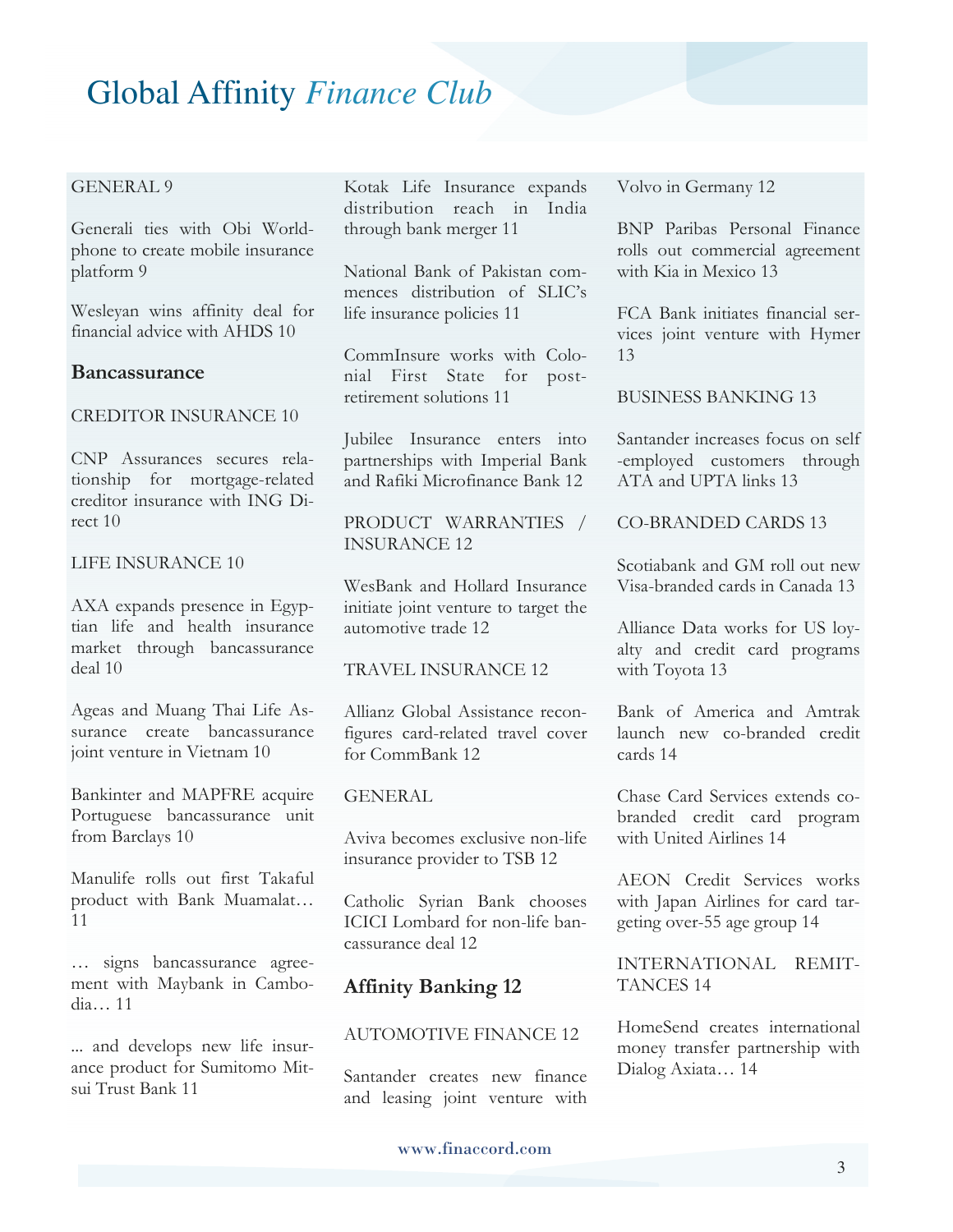### **Table of contents**

… and links with Azimo for mobile money transfers in Africa and the Asia-Pacific region 14

MOBILE / ONLINE PAY-MENTS 14

American Express rolls out new online payment product with US merchants 14

MasterCard and Visa collaborate with multiple partners for mobile payments 15

Visa signs up new merchants for 'Visa Checkout' online payment service… 16

… and forges partnership with Stripe via financial investment 16

Barclays ties with Verifone to expand reach of mobile and online payment app 16

Macy's introduces PayPal for mobile, online and in-store payments 17

Klarna wins first online payment partnership in the US 17

Boku acquisition secures access to customers of four Italian mobile network operators 17

HypoVereinsbank works with SUMUP for mPOS payments in Germany 17

PAYMENT CARD ISSUANCE AND ACCEPTANCE 17

Discover works with Creditcall to target transportation, hospitality and retail sectors 17

JCB expands internationally through deals in five countries… 18

… and works with Hua Nan Bank for payment card targeting affluent customers in Taiwan 18

UnionPay extends influence to Turkey through partnership with GarantiBank 18

Ecobank and MasterCard finalise pan-African payment solutions agreement 18

RETAILER CARDS 19

Synchrony Financial renews credit card program deal with Mills Fleet Farm 19

TRAVEL MONEY 19

Virgin Money partners with Travelex for new travel money service 19

#### **Finaccord country reports**

Finaccord publishes a variety of reports about the following countries:

Australia Austria Belgium Brazil Canada China France Germany India Indonesia Italy Japan Malaysia **Netherlands** Poland Romania Russia South Africa Spain Switzerland **Turkey** UK USA

Alternatively, to see our full list of reports organised by country, with more than 60 countries covered in total, please visit the search-by-country page of our website at www.finaccord.com/ search-by-country.htm.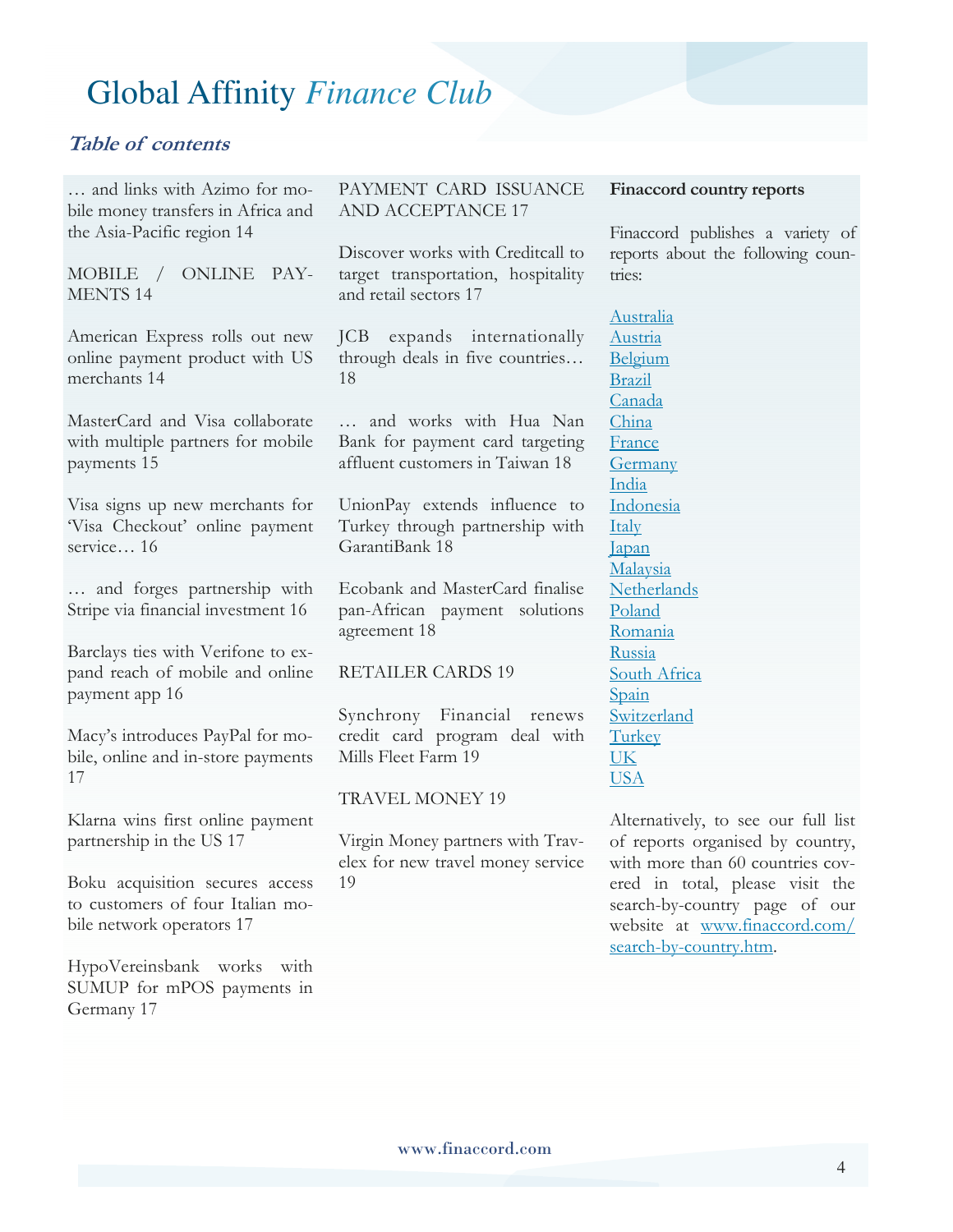

### **Affinity Insurance News**

#### **ASSISTANCE**

#### **Allianz Global Assistance works with BNP Paribas Cardif for retirement-related assistance…**

In France, Mondial Assistance (the trading name in that country of Allianz Global Assistance) and BNP Paribas Cardif have partnered to offer personalised retirement planning and assistance. The www.la-retraite-enclair.fr website, which was launched by BNP Paribas Cardif in 2010 and had almost 2 million visitors in 2014, will be used to provide information and financial advice concerning retirement. The website will also be linked to a new Mondial Assistance website that will deliver bespoke solutions such as reconstructing an individual's career history in order to facilitate accurate pension calculations.

### **… and with Panasonic for 'Smart Home' monitoring and control system**

In Germany, Allianz Global Assistance and Panasonic have launched an integrated solution that protects homes from breakins and minimises damage caused by water leaks plus glass and window breakage. Specifically, the Panasonic Smart Home & Allianz Assist service connects Panasonic's 'Smart

Home' monitoring and control system with home protection services provided by Allianz Global Assistance. The system consists of a set of intelligent devices that includes an indoor siren, as well as sensors for windows, doors, water leaks, and broken glass. These are connected to a central hub located in the home or property, which is linked to the Allianz customer hotline.

#### **US home warranty provider chooses Nest as partner for connected products**

In the US, TotalProtect has signed an agreement with technology firm Nest to offer the latter's smoke and carbon monoxide alarms as a free addition to its comprehensive home warranty plans. According to Total-Protect, the alarms, which are connected to the customer's mobile phone, are part of the trend towards the increased use of connected products in the home.

#### COMMERCIAL INSURANCE

————————————--

#### **CNA wins insurance mandate with Chicago-based business association**

In the US, CNA has been appointed as the commercial insurance partner for Built In Chicago, an online enterprise that represents and works with more than 3,200 Chicago-based companies, ranging from start-ups to venture capital firms. The partnership allows Built In Chicago members to take advantage of CNA's policies and services, which cater especially for emerging technology-related risks.

#### **IAG forges partnership with newly-launched professional indemnity underwriting agency**

In Australia, IAG has created a strategic partnership with Pacific Indemnity, a new underwriting agency that specialises in professional indemnity insurance products, whereby it will assume some of the risks underwritten by Pacific Indemnity.

#### EXPATRIATE AND STU-DENT INSURANCE

**\_\_\_\_\_\_\_\_\_\_\_\_\_\_\_\_\_\_\_\_\_\_\_\_\_\_** 

**MAPFRE Asistencia wins deal to supply expatriate cover to diplomats from Equatorial Guinea…** 

By means of an agreement with EGICO (Equatorial Guinean Insurance Company) and with the intermediation of Aon Benfield Iberia, MAPFRE Asistencia has established a route for distributing its 'Global Expat' expatriate health and travel insurance policy to over 400 diplomats from Equatorial Guinea, all of whom are employees of the country's Ministry of For-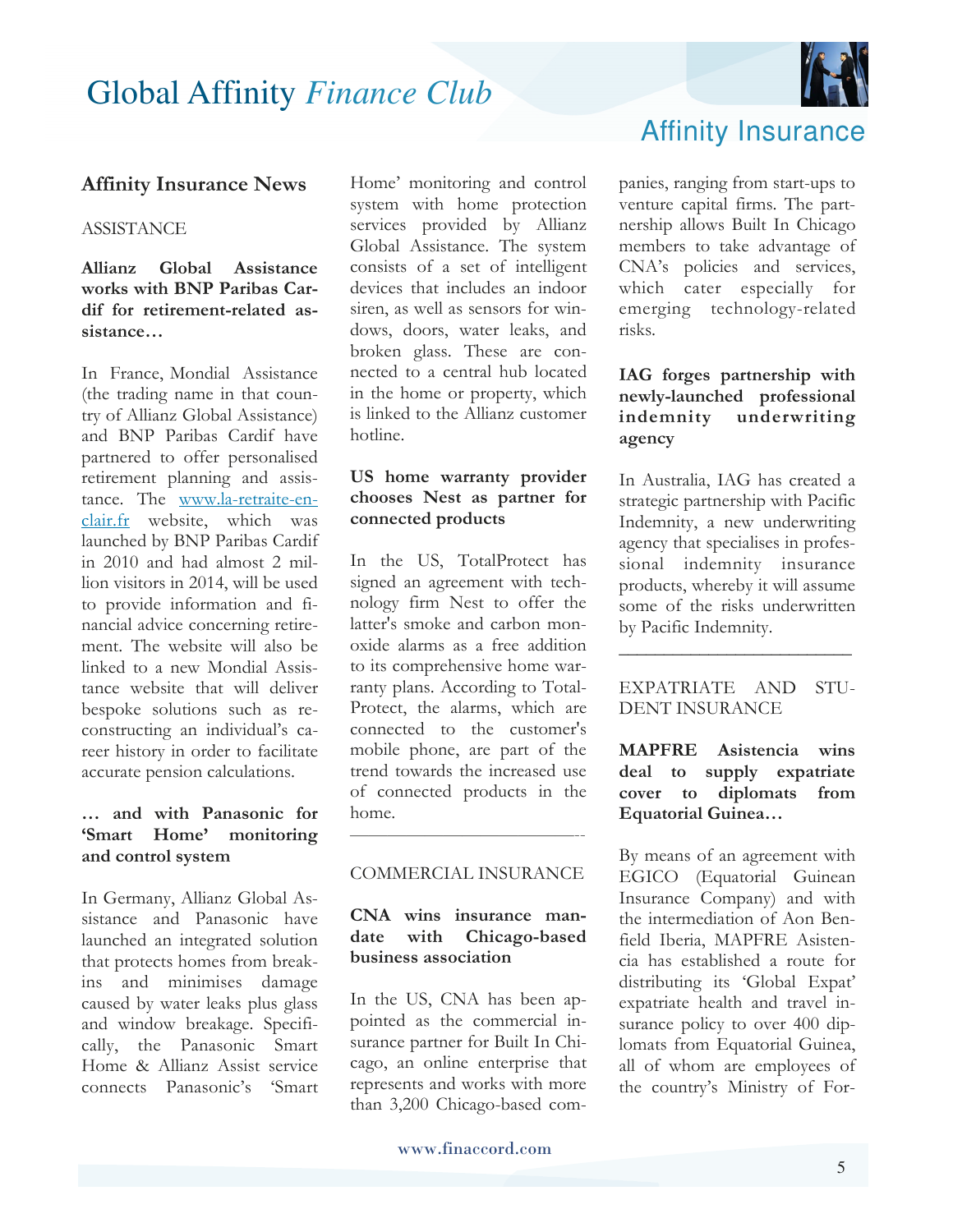

eign Affairs and who are present in over 20 countries. In addition to offering health cover in both Equatorial Guinea itself and destination countries, 'Global Expat' also incorporates health assistance benefits such as supply of medicines in urgent situations and second opinions, plus travel insurance in further countries.

### **… and to offer health and travel insurance to students participating in Erasmus exchange program**

Through a deal covering as many as 18 European countries from July 2015, MAPFRE Asistencia has begun working with the EU's student exchange program Erasmus to offer health and travel insurance cover to more than 250,000 students each year. This insurance comprises a number of modules, including cover for medical expenses incurred abroad in the event of accident or illness, for transport and accommodation expenses incurred by relatives in the event of hospitalisation, for theft of mobile gadgets or phones and for repatriation, and the plan is to extend it to further countries before the end of the year. MAPFRE Asistencia is using InsureandGo, its online travel insurance platform, for this purpose and the service includes multi-lingual phone support on a 24/365 basis.

**\_\_\_\_\_\_\_\_\_\_\_\_\_\_\_\_\_\_\_\_\_\_\_\_\_\_**

#### HOUSEHOLD INSURANCE

#### **AXA explores household insurance opportunities with RWE in Germany**

In Germany, AXA has agreed to a pilot scheme to test a new smart device developed by the utilities firm RWE. When the device is installed in a home, it detects water leaks and automatically shuts down the water supply, alerting both the customer and AXA, which in turn contacts the customer to arrange an appointment for the repair. If successful, this device could tie RWE's water customers to AXA, and would also enable AXA to offer household cover to customers who have been refused insurance because of previous water damage n their homes.

### **LV= Broker joins Allianz on Towergate Underwriting household insurance panel**

In the UK, LV= Broker has joined Towergate Underwriting's household insurance panel alongside Allianz as part of an agreement that began at the start of July 2015 and that will run for an initial term of five years. LV= Broker will provide underwriting capacity for the standard household risks dealt with by Towergate Underwriting, and has already been working with this company for other personal lines products since 2008.

#### MOTOR INSURANCE

#### **AXA enhances insurance for BlaBlaCar drivers**

**\_\_\_\_\_\_\_\_\_\_\_\_\_\_\_\_\_\_\_\_\_\_\_\_\_\_**

Affinity Insurance

In three European countries, drivers of ride-sharing service BlaBlaCar are now covered by additional insurance from AXA at no extra cost to them. This comprises not only road assistance, which guarantees that customers arrive at their destination, but also insurance for driving accidents, legal fees and the cost of posting articles left behind to customers, in addition to the cover afforded by drivers' mandatory motor insurance. This partnership began in France and the UK in May 2015 and was extended to Spain in August 2015.

### **Intact Financial Corporation prepares to work with Uber in Canada**

In Canada, Intact Financial Corporation has announced plans to develop and market insurance products for the operations in that country of driving and ridesharing service Uber. In this respect, it is working closely with insurance regulators and different levels of government in provinces where Uber is currently active.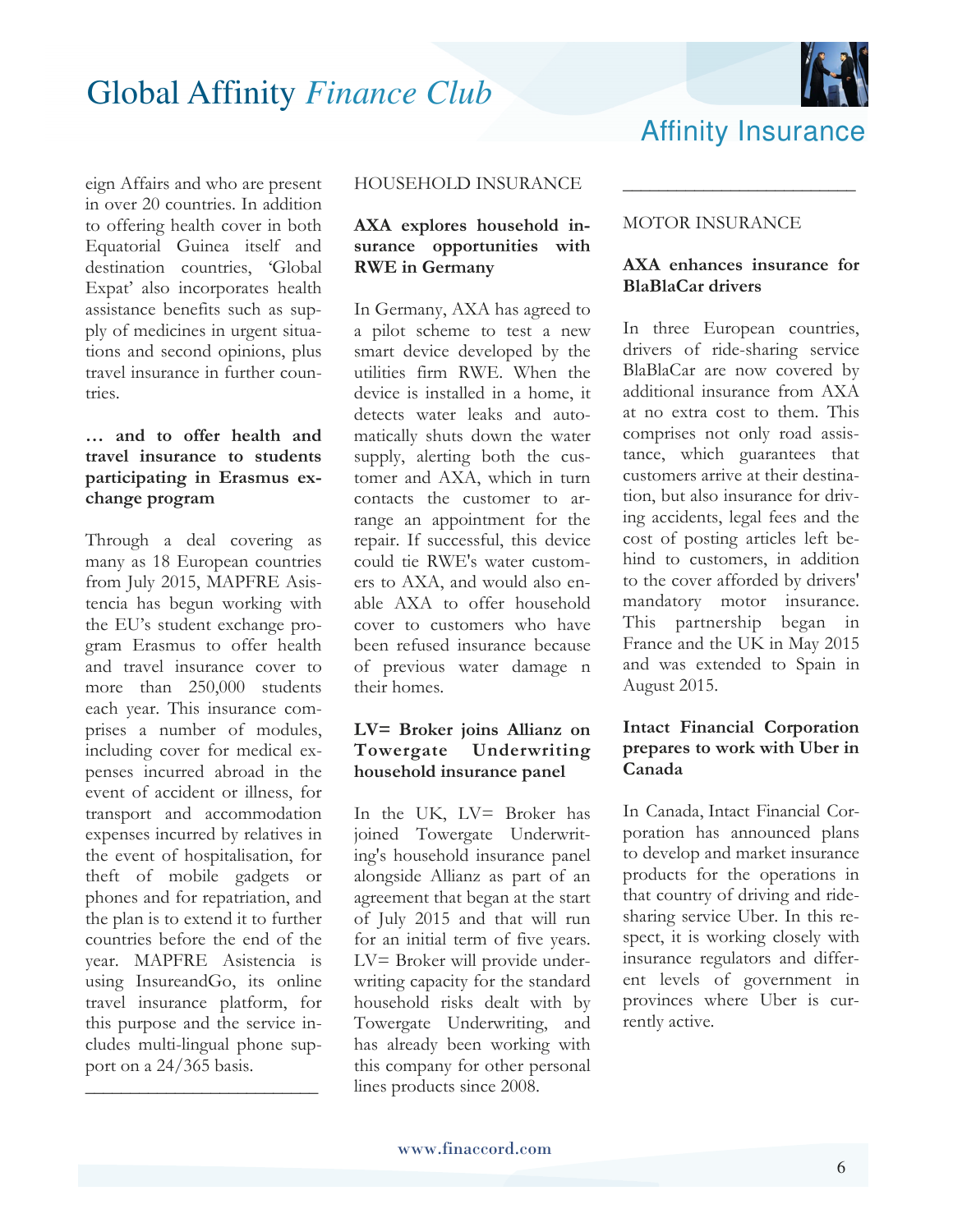

#### **Allianz provides telematicsenabled insurance solution for Italian scooter sharing service**

Working in partnership with Allianz, the Italian driving ridesharing service Eni-Enjoy has added a new fleet of 150 scooters to its existing fleet of cars. In this context, Allianz has cooperated with Octo Telematics, an insurance telematics service provider, to devise an integrated technical solution that meets the insurance demands of the scooter sharing service.

Video cameras mounted on the front and back of the scooter will record the ten seconds prior to and following any accident thus increasing transparency and expediting the claims process. Allianz will also provide Eni-Enjoy customers with comprehensive insurance, which entails cover for third-party liability, fire and theft, collision damage, vandalism and personal accident.

#### **Groupama secures manufacturer-branded affinity insurance link with Mercedes-Benz**

In Romania, Groupama and Mercedes-Benz have created a manufacturer-branded motor insurance policy that is available from all of the manufacturer's dealerships in the country. Cover includes vehicle damage and theft insurance as well as additional services such as road assistance and a replacement car.

### **LV= Broker gains appointment to Ingenie motor insurance panel**

In the UK, LV= Broker has been selected to join a panel of insurers appointed by Ingenie, which is an intermediary of telematics-enabled car insurance aimed at younger drivers. The panel already includes other underwriters such as Ageas, Covéa and RSA. LV= Broker began underwriting telematics-enabled insurance policies for the broker market in 2013 and is currently working with a number of broker partners in addition to this panel appointment.

#### NICHE INSURANCE

### **Ironshore establishes relationship with boat owners' association**

**\_\_\_\_\_\_\_\_\_\_\_\_\_\_\_\_\_\_\_\_\_\_\_\_\_\_**

In the US, specialty insurer Ironshore has introduced a new boat and yacht insurance program in collaboration with the National Boat Owners Association (NBOA). The Ironshore Premier Watercraft program, which will be offered exclusively by the NBOA and provides comprehensive cover for watercraft valued below USD 750,000, encompasses cover for sport fishing, occasional charter

Affinity Insurance

excursions, captain and crew liability, and navigation extensions to the Bahamas and Turks and Caicos Islands, among other destinations.

#### **Allianz and Maiden Insurance Partnerships expand relationship for branded insurance**

Across Europe as a whole, the global automotive division of Allianz and Maiden Insurance Partnerships have expanded a long-standing relationship focused on developing branded insurance solutions for automotive manufacturers and their customers across Europe. The terms of the renewed agreement include a re-insurance quota share, which means that Allianz will participate in a portion of Maiden's reinsurance portfolio. Products in scope include creditor and GAP cover as well as motor insurance.

PRODUCT WARRANTIES / INSURANCE

**\_\_\_\_\_\_\_\_\_\_\_\_\_\_\_\_\_\_\_\_\_\_\_\_\_\_**

### **Allianz Global Assistance augments partnership with Mitsubishi in the UK…**

In the UK, Allianz Global Assistance has introduced a new extended warranty scheme for customers buying Mitsubishi vehicles. The 'Mitsubishi Assistance Package+' product allows for instant online quotes and is available for all vehicles up to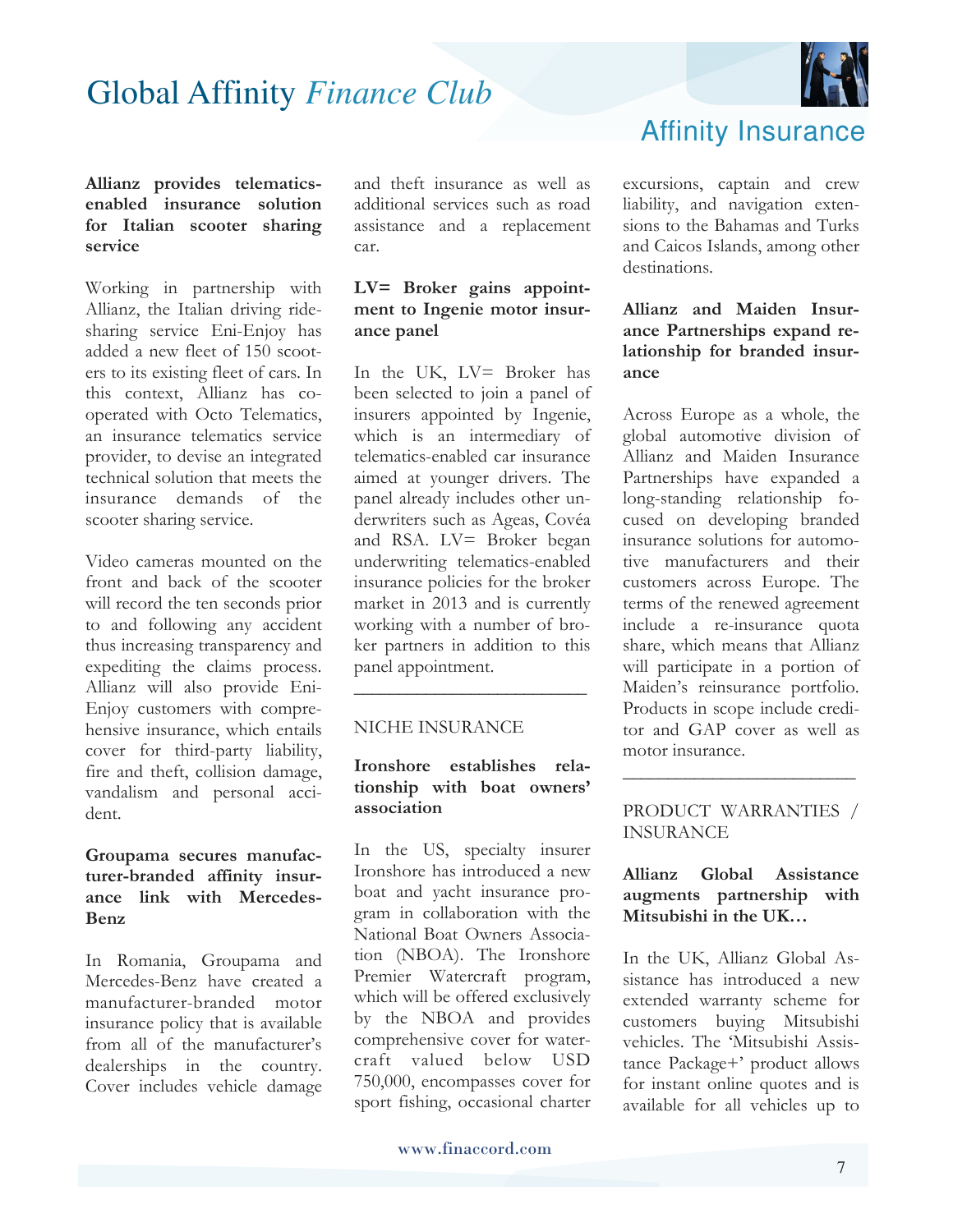

100,000 miles and regardless of any pre-existing cover held. The warranty comprises three levels of cover and can be paid for either on a one-off basis for one year or on a monthly basis.

#### **… and is appointed as warranty provider for Vauxhall approved used cars**

Also in the UK, Network Q, Vauxhall's branded network of dealers for approved used cars, has chosen Allianz Global Assistance as the sole supplier of its warranty services. The new agreement also allows Network Q retailers to use the Vauxhallbranded warranty extranet to administer warranty registrations and claims submissions.

#### **Warranty Co and UK General collaborate for cover for wheelchair-accessible vehicles**

Again in the UK, the Warranty Co has announced that it has begun working with UK General to design an extended warranty specifically for the drivers of wheelchair-accessible vehicles (WAVs). WAVs are vehicles that have been specially converted so that wheelchair users can either drive or be passengers without having to leave their wheelchairs. The cover is designed to manage and fund the repair process if a WAV breaks down because of mechanical or electrical fault.

#### **Assurant Solutions and eBay Motors form alliance for vehicle parts warranties**

In the US, eBay Motors has started offering its customers access to extended warranties from Assurant Solutions for new, used and refurbished automotive parts and accessories. Specifically, customers can choose between a one-year or two-year plan for mechanical and electrical failures for new automotive parts, and between a six-month plan and a one-year one for used or refurbished parts. The plans include a clause that allows cancellation at any time as well as a full refund within the first 30 days of subscription. According to eBay Motors, it sells around 180 individual automotive parts or accessories every minute.

#### **The Warranty Group gains deal with Motorola for cover linked to smartphones and wearable devices**

Also in the US, The Warranty Group has won a deal to offer customised service plans to customers with Motorola smartphones and wearable devices. The plans, which are being underwritten by The Warranty Group's wholly-owned insurance subsidiary Virginia Surety Company, also include cover for accidental damage.

#### TRAVEL INSURANCE

#### **Allianz Global Assistance renews and enhances partnership with easyJet…**

In Europe, Allianz Global Assistance and easyJet have renewed their partnership for travel insurance for another three years having already collaborated in this field for 12 years. Under the new agreement, Allianz Global Assistance will provide both single-trip and annual policies incorporating missed-flight cover to easyJet customers across Europe. easy-Jet reported that it flew 64.8 million passengers in 2014, a 6.6% increase in comparison to the previous year.

#### **… opens up new travel insurance distribution channel with paxconnect…**

In Germany, Allianz Global Assistance has announced that it is now offering its travel insurance policies through paxlounge, a B2B travel booking system operated by paxconnect that is used by over 2,800 organisations including travel agencies. The arrangement means that personalised insurance cover underwritten by Allianz Global Assistance will be offered and sold along with tickets and holidays.

**\_\_\_\_\_\_\_\_\_\_\_\_\_\_\_\_\_\_\_\_\_\_\_\_\_\_**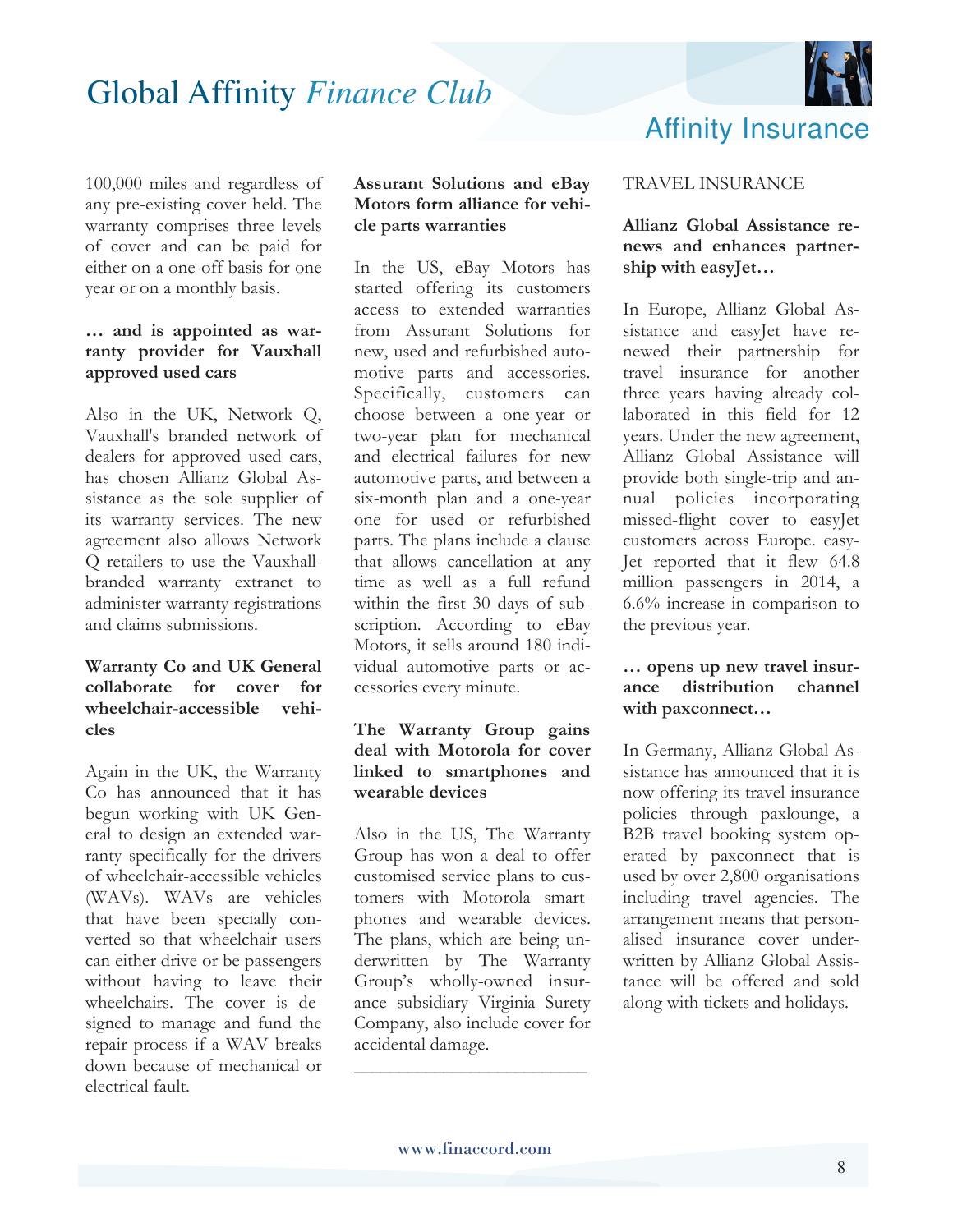

#### **… and works with Ctrip and PICC for hotel cancellation cover in China**

Meanwhile, in China, Allianz Global Assistance has entered into an agreement with travel booking website Ctrip and PICC (the People's Insurance Company of China) to launch hotel cancellation insurance. The policy covers the cost of the booking in the event of unexpected illness, flight delays, work-related changes of plans and other factors, and can be selected by the customer when booking through Ctrip.

### **ERV renews travel insurance partnership with DER Touristik…**

In Germany, travel insurer ERV, a subsidiary of ERGO and therefore owned ultimately by Munich Re, has signed a distribution agreement with travel company DER Touristik, continuing an existing partnership for a further five years.

#### **… a n d w o r k s w i t h SmartWings airline in the same field**

Moreover, ERV Evropská, the branch of ERV in the Czech Republic, has signed a two-year agreement with Czech budget airline SmartWings to offer the latter's customers comprehensive travel insurance as part of the booking process. Aside from

the Czech Republic, the arrangement also applies to flights booked from France, Italy, Slovakia and Spain.

According to ERV Evropská, following the pilot launch of the scheme in mid-2014 in the Czech Republic and Slovakia, it generated premiums of CSK 1.8 million, with a ratio of sales to flight bookings of around  $10\%$ . ERV Evropská has also announced that it plans to work with Czech Airlines, in which Travel Service, the holding company of SmartWings, also holds a significant equity stake.

#### **Europ Assistance creates partnership with SEAT Pagine Gialle for proximity marketing**

In Italy, Europ Assistance has begun a partnership with SEAT Pagine Gialle by means of which a geolocation-based app designed by the latter (which has nearly 4 million users) will notify users when they are near a distributor of travel insurance underwritten by Europ Assistance. In this circumstance, the app will send promotional coupons for the assistance firm's 'Nostop Vacanza' travel insurance product. By means of this partnership, Europ Assistance is hoping to learn more about the effectiveness of proximity marketing.

### Affinity Insurance

#### **UK General ties with Accident & General for travel insurance in Ireland**

In Ireland, UK General has begun working with Dublin-based broker Accident & General Insurance Services to sell travel insurance through travel agents and tour operators. The policies are utilising the capacity of the insurer's Irish branch.

### **RAC expands travel insurance offering through Hood Group and AXA**

In the UK, the RAC has added new policies to its travel insurance offering which is underwritten by AXA and designed in partnership with affinity insurance specialist Hood Group. The new policies feature three levels of cover as well as an increase in age limits for singletrip and annual policies to 85 years and a wider range of optional add-ons covering specific activities such as cruises and weddings abroad, plus cover for mobile gadgets while abroad.

#### GENERAL

#### **Generali ties with Obi Worldphone to create mobile insurance platform**

**\_\_\_\_\_\_\_\_\_\_\_\_\_\_\_\_\_\_\_\_\_\_\_\_\_\_**

Generali has signed an agreement with mobile handset manufacturer Obi Worldphone with the aim of reaching more than 10 million individuals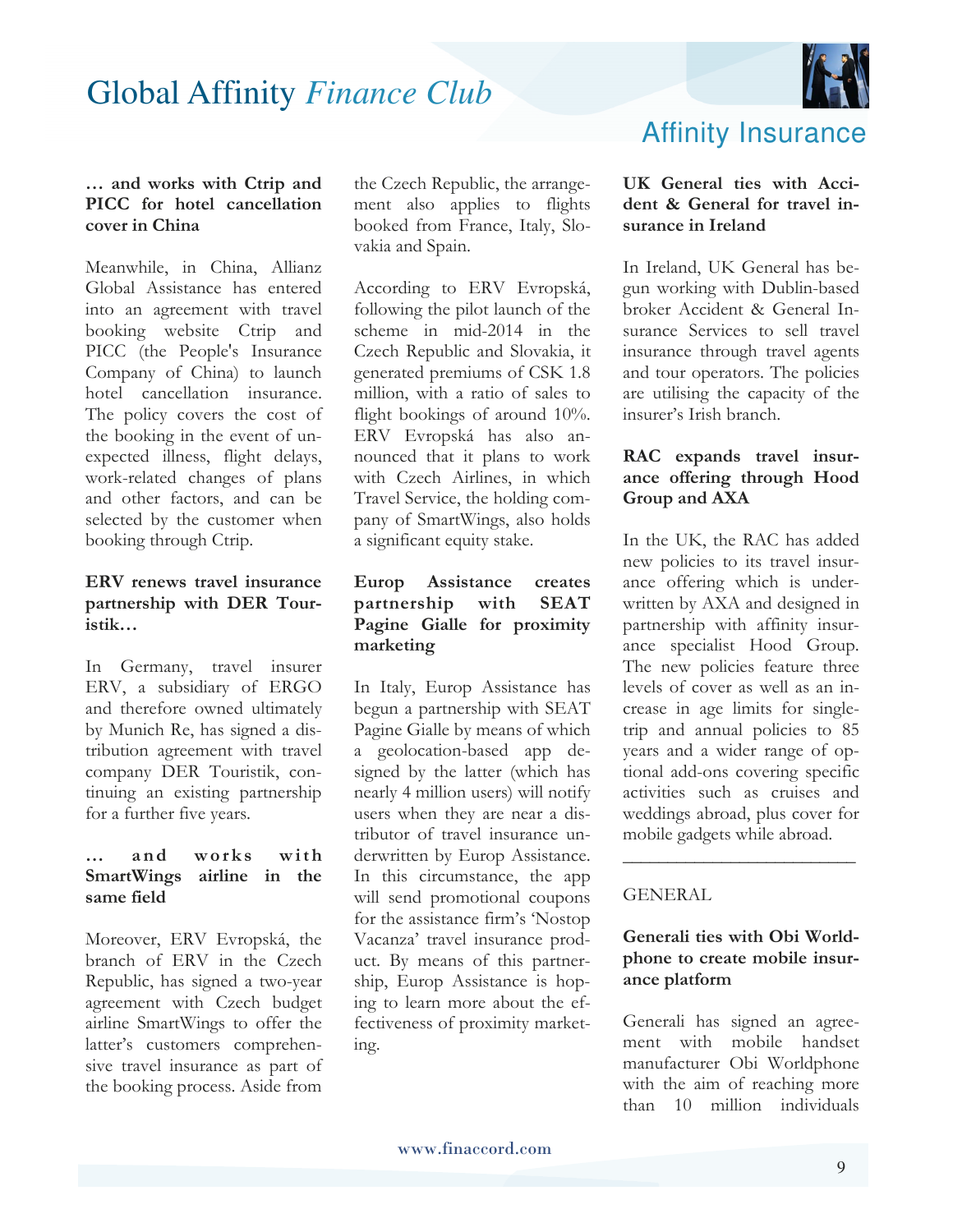across 20 high-growth countries by 2017. Both parties will jointly develop a mobile insurance platform that will be embedded in Obi Worldphone's devices. The platform is based on native apps included in the standard set-up of the mobile devices, and will be initially offered to customers in markets where there is a significant overlap in the operations of both Generali and Obi Worldphone, including India, Indonesia, the Philippines, Turkey, the UAE and Vietnam.

#### **Wesleyan wins affinity deal for financial advice with AHDS**

In the UK, the Association of Headteachers & Deputes in Scotland (AHDS) has appointed Wesleyan, a company focusing on the provision of financial services to particular professional groups, as its partner for offering financial advice to its members.

**\_\_\_\_\_\_\_\_\_\_\_\_\_\_\_\_\_\_\_\_\_\_\_\_\_\_**

#### **Bancassurance**

#### CREDITOR INSURANCE

#### **CNP Assurances secures relationship for mortgagerelated creditor insurance with ING Direct**

In France, ING Direct, which has nearly 1 million clients in that country, has selected CNP Assurances to provide creditor insurance for its online mortgage products following a competitive tender. CNP Assurances cited its combination of simple products, competitiveness, wide coverage and online expertise as key factors in winning this mandate.

**\_\_\_\_\_\_\_\_\_\_\_\_\_\_\_\_\_\_\_\_\_\_\_\_\_\_**

#### LIFE INSURANCE

#### **AXA expands presence in Egyptian life and health insurance market through bancassurance deal**

In Egypt, AXA has agreed to a ten-year exclusive bancassurance deal for health, protectionrelated life and unit-linked life insurance with Commercial International Bank (CIB), a leading private-sector bank in the country. This deal has been concluded through the acquisition by AXA of 100% of the share capital of Commercial International Life (CIL) for a consideration of approximately EUR 88 million. Previously, CIL had been configured as a joint venture co-owned by CIB and Legal & General.

At the time of the transaction, the bank had approximately 628,000 retail customers and 60,000 corporate customers served through 166 branches. Meanwhile, CIL secured premiums of EUR 82.5 million in 2014 having achieved a compound annual rate of growth of this measure of 23% between



### **Bancassurance**

2012 and 2014. Moreover, it had a market share of around 15% of Egypt's life insurance market which means that AXA will rapidly expand its position in the country.

#### **Ageas and Muang Thai Life Assurance create bancassurance joint venture in Vietnam**

In Vietnam, Ageas and Muang Thai Life Assurance have signed an agreement with the Military Commercial Bank to form a joint venture which will be branded MB Ageas Life. Under the terms of the agreement, which will entail exclusivity for 15 years, Ageas will have an equity stake of 29% in the new company with Muang Thai Life Assurance holding 10% and the bank 61%. The total capital investment for the three partners will amount to around EUR 46 million. Subject to regulatory approvals and customary closing conditions, the transaction is expected to be completed by the end of 2015 with MB Ageas Life expected to commence operations in 2016.

#### **Bankinter and MAPFRE acquire Portuguese bancassurance unit from Barclays**

Spain-based bancassurance partners Bankinter and MAPFRE have announced that they will acquire the life insurance and pensions business of Barclays in Portugal – Barclays Vida y Pen-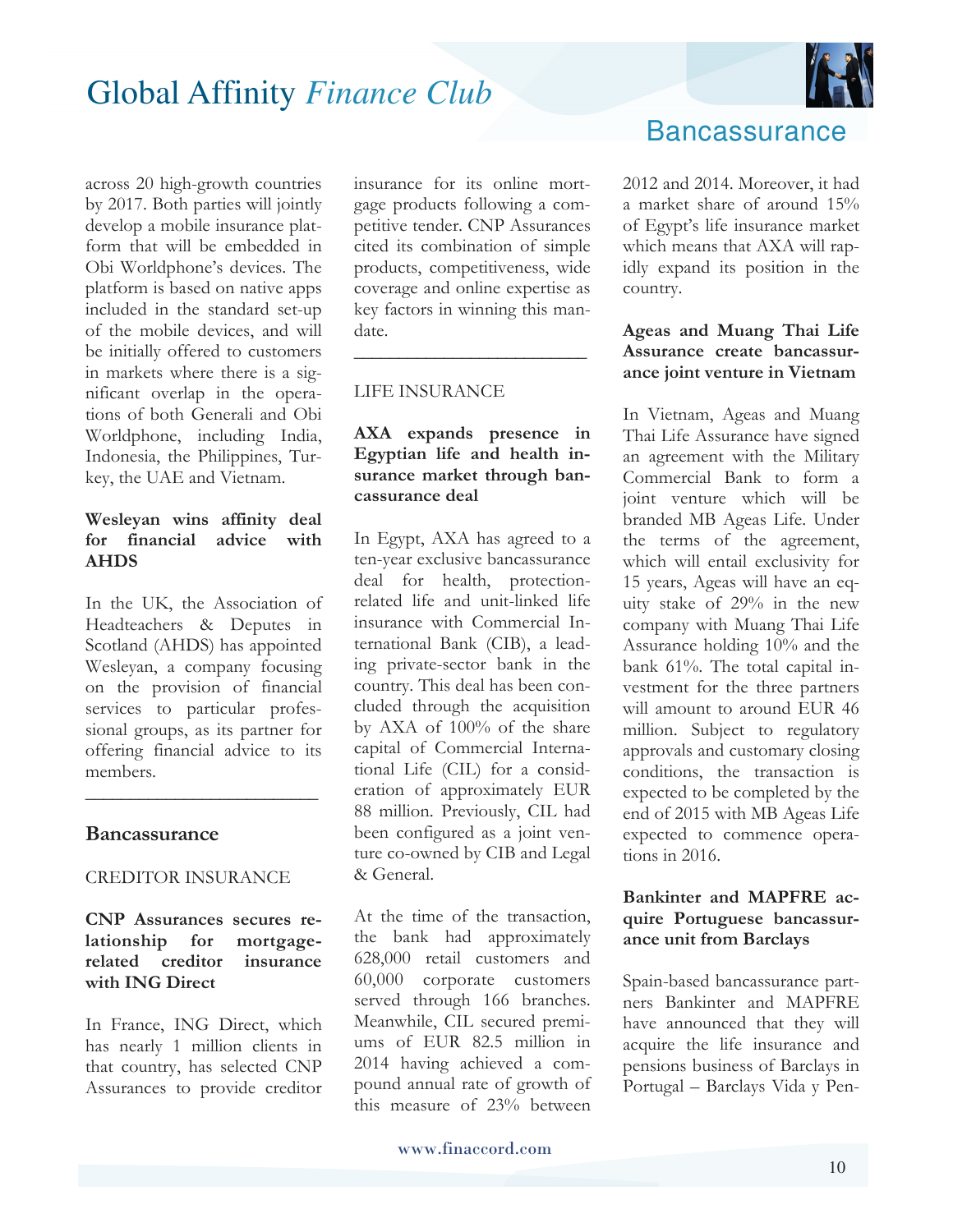

siones – for a consideration of around EUR 75 million. This transaction is being carried out through their own life insurance joint venture, Bankinter Seguros de Vida. Barclays Vida y Pensiones secured premiums of around EUR 150 million in Portugal in 2014, equivalent to a market share of 1.4% of the country's life insurance and pensions market, generating a net profit of EUR 12.7 million.

### **Manulife rolls out first Takaful product with Bank Muamalat…**

In Indonesia, Manulife and Bank Muamalat have launched a new sharia-compliant, unitlinked regular savings plan ('Zafirah Save Link') which is the first initiative under their jointly-developed 'Zafirah bancassurance brand. The launch marks the beginning of a longterm strategic partnership between the two companies, following an earlier memorandum of understanding created in November 2014, and it is anticipated that further mass-market, sharia-compliant products will be introduced subsequently in the areas of mortgage and term life.

#### **… signs bancassurance agreement with Maybank in Cambodia…**

In Cambodia, Manulife has entered into a bancassurance deal

that will allow it to sell life insurance to Maybank's customers across the country. The distribution partnership is Maybank's first with a life insurer in Cambodia and is Manulife's second bancassurance deal in the country since it began operations there in 2012.

### **... and develops new life insurance product for Sumitomo Mitsui Trust Bank**

In Japan, Manulife and Sumitomo Mitsui Trust Bank have launched 'Wrap Partner' as a single premium variable whole of life insurance policy with options to make investments in different foreign currencies. It also provides customers with the option to receive investment income in Japanese Yen and / or to receive investment income.

### **Kotak Life Insurance expands distribution reach in India through bank merger**

In India, the merger of ING Vysya Bank with Kotak Mahindra Bank is predicted to significantly benefit the latter's life insurance subsidiary. In particular, the move means that Kotak Life Insurance can now use the branches of the combined entity, which number around 1,200, to sell its life insurance products, thereby increasing its distribution reach in southern India, where ING Vysya Bank



was strongest. Kotak Life Insurance reports that it secures about 45% of its total business to bancassurance and that this percentage is expected to continue moving up further in future years.

### **National Bank of Pakistan commences distribution of SLIC's life insurance policies**

In Pakistan, the National Bank of Pakistan (NBP) has signed a tripartite agreement with the State Life Insurance Corporation (SLIC) and Global Bancassurance Services (GBS) that will see SLIC's insurance products being distributed through its branches. SLIC is the only provider of conventional life products in the country and its policies are guaranteed by the government.

### **CommInsure works with Colonial First State for postretirement solutions**

In Australia, CommInsure, the life insurance business of Commonwealth Bank, has launched a new range of post-retirement products utilising the Colonial First State's 'FirstChoice' and 'FirstWrap' platforms. CommInsure reports that it is an important milestone as its financial advisers will be granted access via retail platforms for the first time to a broader range of postretirement solutions over and above traditional annuities.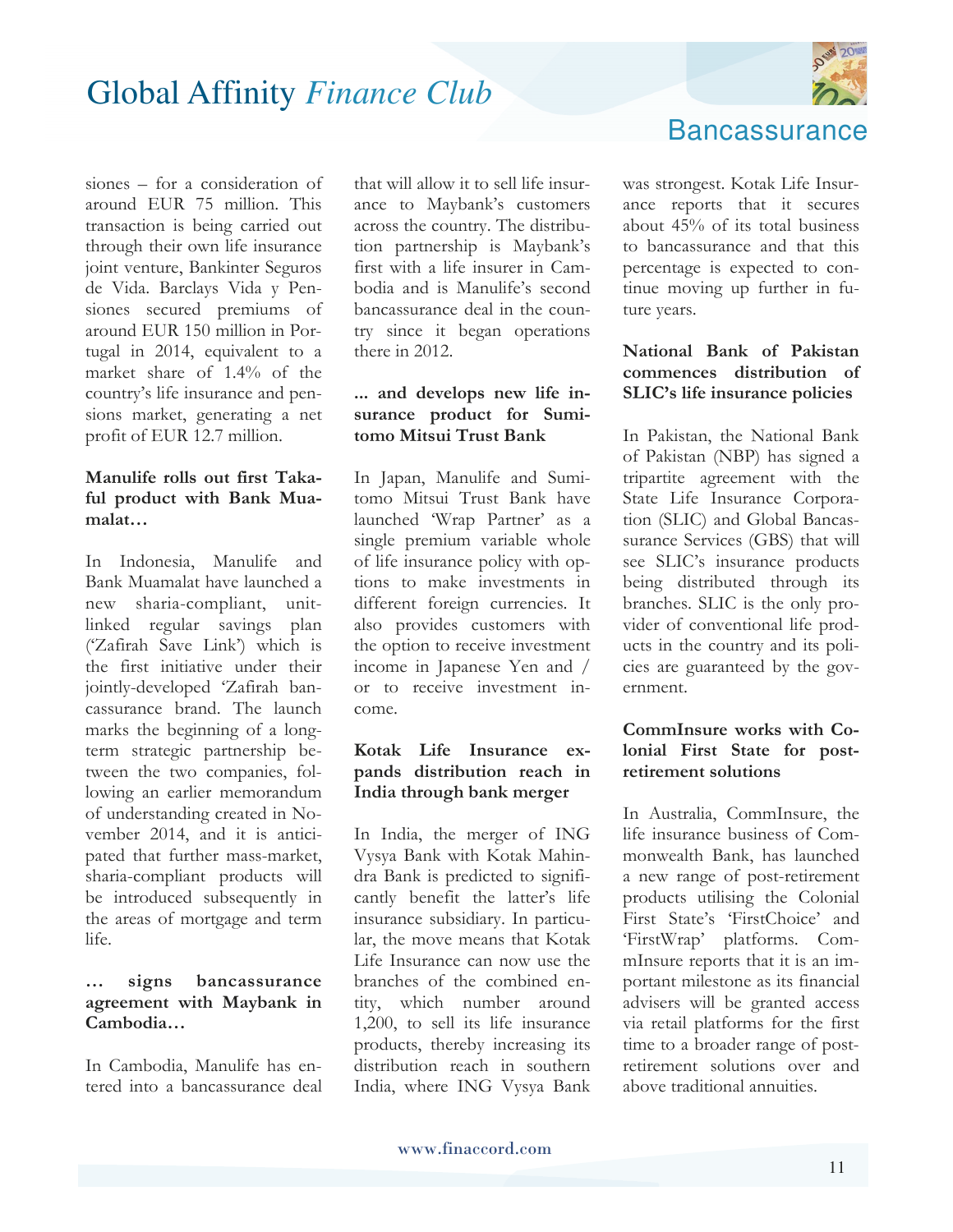

**Jubilee Insurance enters into partnerships with Imperial Bank and Rafiki Microfinance Bank** 

In Kenya, Jubilee Insurance has entered into partnerships with both Imperial Bank and Rafiki Microfinance Bank to distribute life insurance products. Both agreements are expected to boost Jubilee's burgeoning bancassurance operations and to generally increase insurance penetration in Kenya which currently lies at less than 4% of the country's population.

#### PRODUCT WARRANTIES / INSURANCE

**\_\_\_\_\_\_\_\_\_\_\_\_\_\_\_\_\_\_\_\_\_\_\_\_\_\_**

#### **WesBank and Hollard Insurance initiate joint venture to target the automotive trade**

In South Africa, WesBank, a division of FirstRand, has announced that it will formalise its long-standing relationship with Holland Insurance through the formation of a new holding company. The joint venture will offer insurance products relevant to the automotive trade. Motorite has been appointed to provide extended warranties and prepaid service contracts to the joint venture with SMART used for minor damage insurance.

**\_\_\_\_\_\_\_\_\_\_\_\_\_\_\_\_\_\_\_\_\_\_\_\_\_\_**

#### TRAVEL INSURANCE

#### **Allianz Global Assistance reconfigures card-related travel cover for CommBank**

In Australia, CommBank has announced an innovative partnership with Allianz Global Assistance to offer customers with its Gold, Platinum and Diamond credit cards a reconfigured travel insurance proposition with no minimum spend requirements. Customers can activate the comprehensive travel cover online and can also opt to buy additional benefits such as cruise and snow cover plus increased rental vehicle excess cover at a competitive price.

#### **GENERAL**

#### **Aviva becomes exclusive nonlife insurance provider to TSB**

**\_\_\_\_\_\_\_\_\_\_\_\_\_\_\_\_\_\_\_\_\_\_\_\_\_\_**

In the UK, Aviva has announced that its UK general insurance business has signed an exclusive seven-year distribution agreement with TSB potentially for its entire product offering across commercial, household, motor, travel and pet cover. In relation to household insurance, the 4.7 million customers of TSB (a bank acquired by Banco Sabadell in June 2015) will gain access to a new modular product which it believes will be different to the one-size-fits-all approach normally seen elsewhere in the market.

#### **Catholic Syrian Bank chooses ICICI Lombard for non-life bancassurance deal**

In India, insurer ICICI Lombard has tied with Catholic Syrian Bank (CSB) to sell its products through the bank's 431 branches. By means of the agreement, ICICI Lombard will offer both personal and commercial general insurance products to the bank's customer base in Karnataka, Kerala, Maharashtra and Tamil Nadu, which is composed of SMEs in addition to individual consumers.

### **Affinity Banking**

#### AUTOMOTIVE FINANCE

**\_\_\_\_\_\_\_\_\_\_\_\_\_\_\_\_\_\_\_\_\_\_\_\_\_\_**

#### **Santander creates new finance and leasing joint venture with Volvo in Germany**

In Germany, Santander Consumer Bank and automotive manufacturer brand Volvo have created a new joint venture finance company, Volvo Cars Financial Services (VCFS) Germany, having already cooperated for automotive finance since the beginning of January 2012 through a commercial distribution agreement. The primary focus of the new joint venture will be on high-quality leasing products which will become available from the beginning of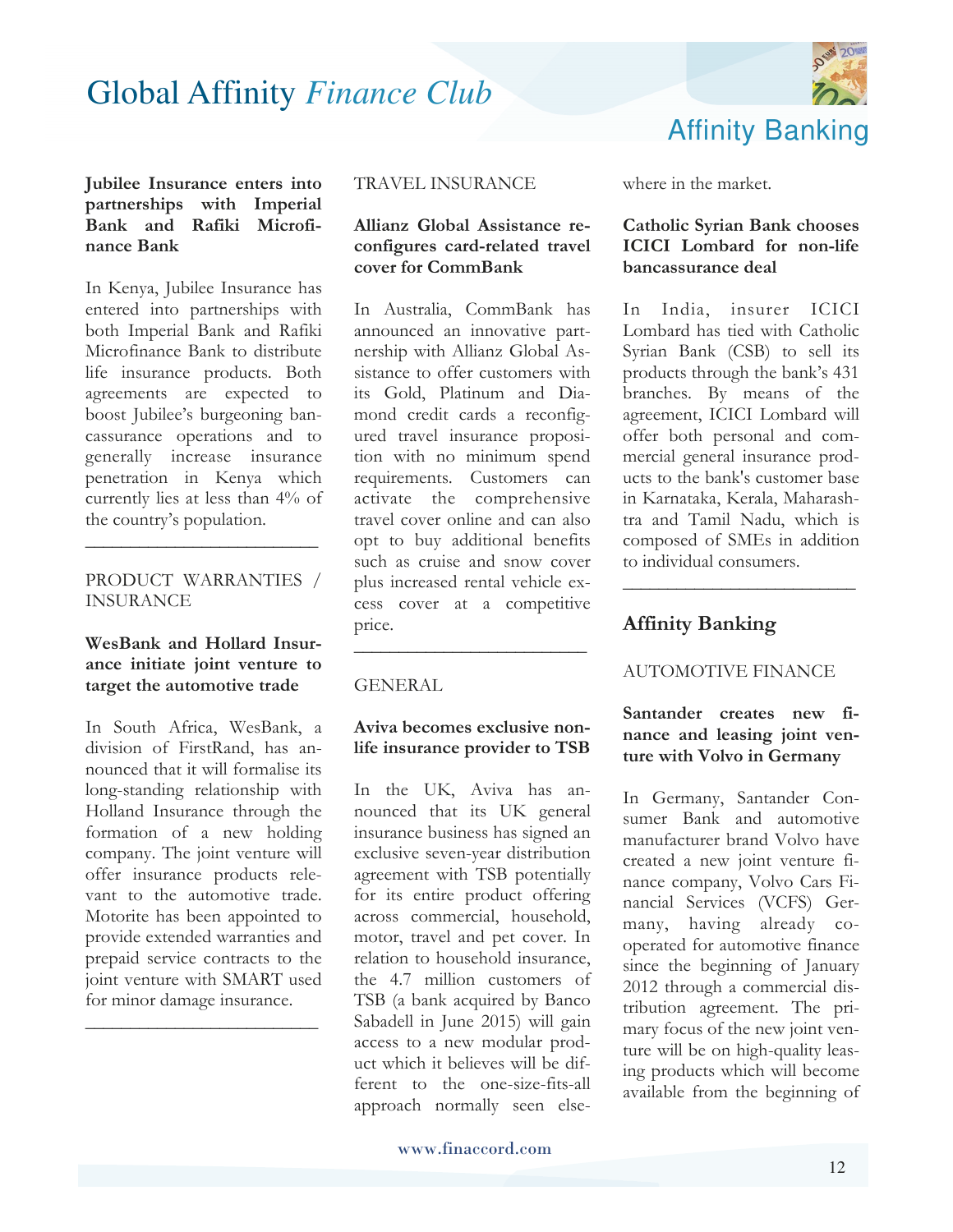

2016. Volvo recorded growth of around 11% during the first seven months of 2015 relative to the equivalent period in 2014, and is aiming to expand its share of new car sales in Germany to  $2\%$ .

### **BNP Paribas Personal Finance rolls out commercial agreement with Kia in Mexico**

In Mexico, BNP Paribas Personal Finance and Kia Motors are in the final stages of activating an exclusive commercial agreement between them that was signed in May 2015. In the first stage, 21 Kia dealers in Mexico will be able to offer financing solutions developed by BNP Paribas Personal Finance to their customers, with wholesale finance also made available to dealers.

Indeed, BNP Paribas Personal Finance has prioritised the automotive sector as a market for strategic development, since it is believed to account for about a half of all consumer credit globally, and it aims to have built up outstanding balances worth in the region of EUR 15 billion in this field by 2016.

#### **FCA Bank initiates financial services joint venture with Hymer**

As part of a Europe-wide agreement, FCA Bank and Hymer,

Europe's largest producer of motorhomes and caravans, have announced the creation of Erwin Hymer Group Finance by means of which a comprehensive range of financial services will be offered to both Hymer's dealers and customers. These will include financial and operational leasing solutions plus insurance in addition to traditional loans.

### BUSINESS BANKING

### **Santander increases focus on self-employed customers through ATA and UPTA links**

**\_\_\_\_\_\_\_\_\_\_\_\_\_\_\_\_\_\_\_\_\_\_\_\_\_\_**

In Spain, Santander has announced that it will increase by EUR 500 million to EUR 1.5 billion the finance facility that it has made available to selfemployed individuals since February 2015 through agreements with two trade associations focused on this constituency, namely ATA (the Federación Nacional de Asociaciones de Trabajadores Autónomos) and UPTA (the Unión de Profesionales y Trabajadores Autónomos). Moreover, members of these associations will also be able to take out the bank's '1|2|3' current account which, among other benefits, pays interest of 3% on credit balances of between EUR 3,000 and EUR 15,000. At the time of the increase in the finance facility, more than EUR 750 million in

funds had already been made available to members of the two associations through around 25,000 individual transactions with an average value of around EUR 30,000.

**\_\_\_\_\_\_\_\_\_\_\_\_\_\_\_\_\_\_\_\_\_\_\_\_\_\_**

#### CO-BRANDED CARDS

### **Scotiabank and GM roll out new Visa-branded cards in Canada**

In Canada, Scotiabank and automotive manufacturer GM have further enhanced their strategic partnership by jointly designing and launching a suite of Visa credit cards that aim to allow customers to earn enough loyalty points to purchase a car.

### **Alliance Data works for US loyalty and credit card programs with Toyota**

In the US, Alliance Data has signed a new long-term agreement to provide private-label credit card services and to assume management of an existing co-brand card program for Toyota. This deal also entails running the related loyalty scheme by means of which cardholders are rewarded with points for every purchase that they make from the Toyota and Lexus brands, including acquisition of parts and vehicle servicing. These points can then be redeemed towards additional products or services from the two brands including vehicles.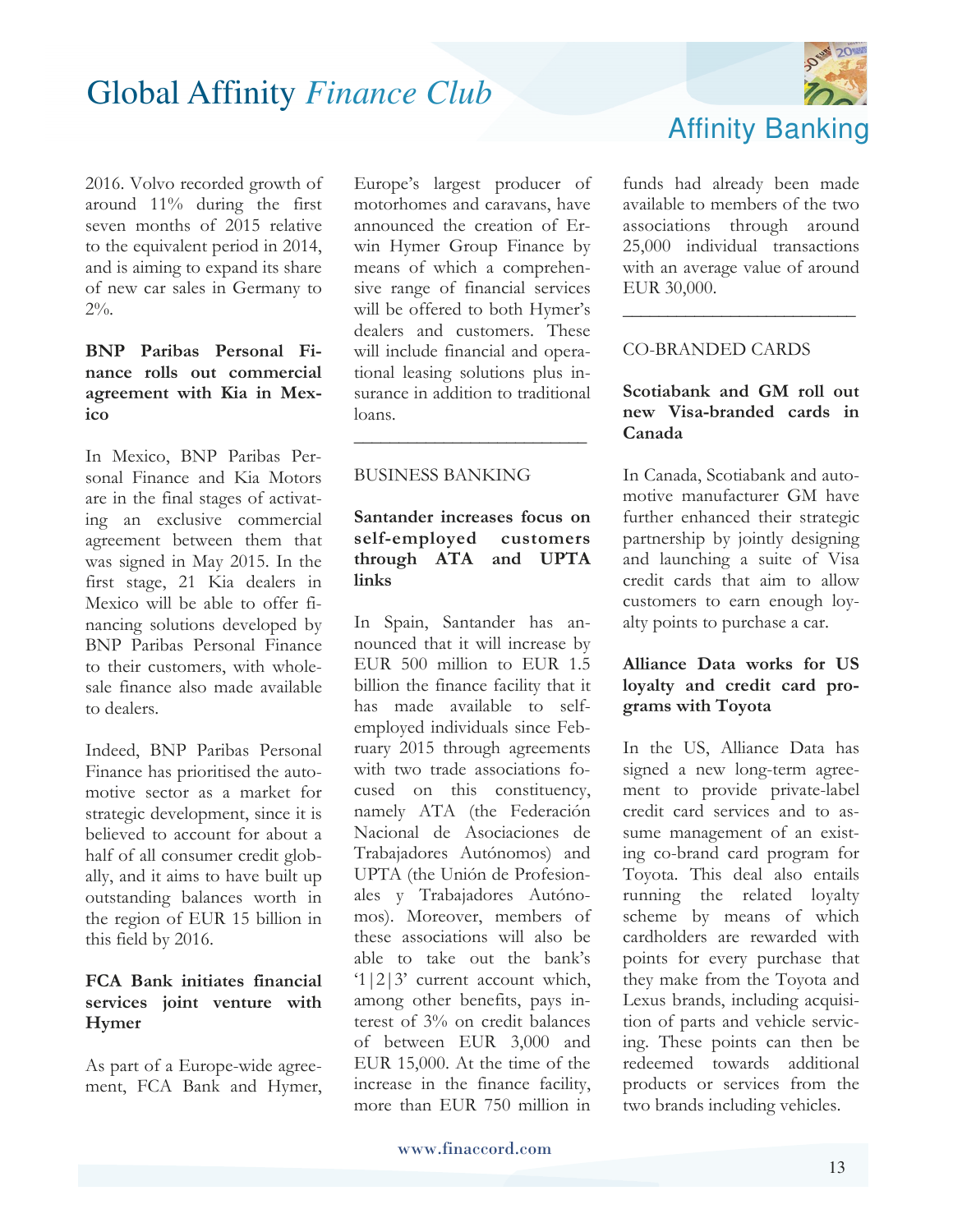

#### **Bank of America and Amtrak launch new co-branded credit cards**

Also in the US, Amtrak, a major railway operator, has introduced two new co-branded credit cards featuring a new loyalty program (Amtrak Guest Rewards) in conjunction with Bank of America and MasterCard. Amtrak passengers who take out one of these cards are entitled to a complimentary coupon for a travel companion, a one-class upgrade and a 5% rebate on future Amtrak travel, in addition to earning three Guest Rewards points for every USD 1 spent with Amtrak. Customers who spend at least USD 1,000 with Amtrak within 90 days of opening their account will also receive 20,000 Guest Rewards points.

### **Chase Card Services extends co-branded credit card program with United Airlines**

Meanwhile, Chase Card Services, United Airlines and Visa have announced the multi-year extension of the 'MileagePlus' co-branded credit card program which has already been active for more than 20 years.

### **AEON Credit Services works with Japan Airlines for card targeting over-55 age group**

In Japan, Japan Airlines has unveiled a new co-branded card

for customers aged over 55. Specifically, the JMB WAON card, which is designed and operated by AEON Credit Service, comes with an e-money function that is aimed at making air travel more convenient for older fliers.

INTERNATIONAL REMIT-**TANCES** 

**\_\_\_\_\_\_\_\_\_\_\_\_\_\_\_\_\_\_\_\_\_\_\_\_\_\_**

#### **HomeSend creates international money transfer partnership with Dialog Axiata…**

In Sri Lanka, HomeSend, a joint venture co-owned by BICS, eServGlobal and MasterCard, has rolled out a partnership with telecoms firm Dialog Axiata to provide international remittance services to 14 million customers. Dialog Axiata is responsible for the mobile money service eZ Cash which operates through a network of over 16,000 physical transaction points in the country. The new agreement allows eZ Cash accounts to receive international money transfers through the HomeSend remittance hub. At launch, five money transfer companies – Azimo, Lycaremit, mHits, Post-Finance and WorldRemit – had all signed up to the service.

#### **… and links with Azimo for mobile money transfers in Africa and the Asia-Pacific region**

HomeSend has also announced



### Affinity Banking

a partnership with Azimo that will extend mobile money transfers to ten countries, namely Armenia, Burkina Faso, Fiji, Ghana, Indonesia, Kenya, Nepal, Nigeria, the Philippines and Somaliland. This arrangement will allow Azimo's customers in 20 European countries to send funds to mobile money accounts in these ten countries, using HomeSend's global remittance hub service.

MOBILE / ONLINE PAY-**MENTS** 

**\_\_\_\_\_\_\_\_\_\_\_\_\_\_\_\_\_\_\_\_\_\_\_\_\_\_**

#### **American Express rolls out new online payment product with US merchants**

In the US, American Express has launched a new online payment system ('Amex Express Checkout') which allows cardholders to pay online using a single account login and password. This payment tool is not a digital wallet and does not require cardholders to create a new account. Rather, it transfers account information to the merchant through a token and autofills account information in real time, meaning that account details do not need to be manually updated.

At launch, the system could be used at the websites of BarkBox, Burberry, Ledbury, Newegg, Sabon, Ticketmaster, Warby Parker and The Wall Street Journal, and plans were afoot to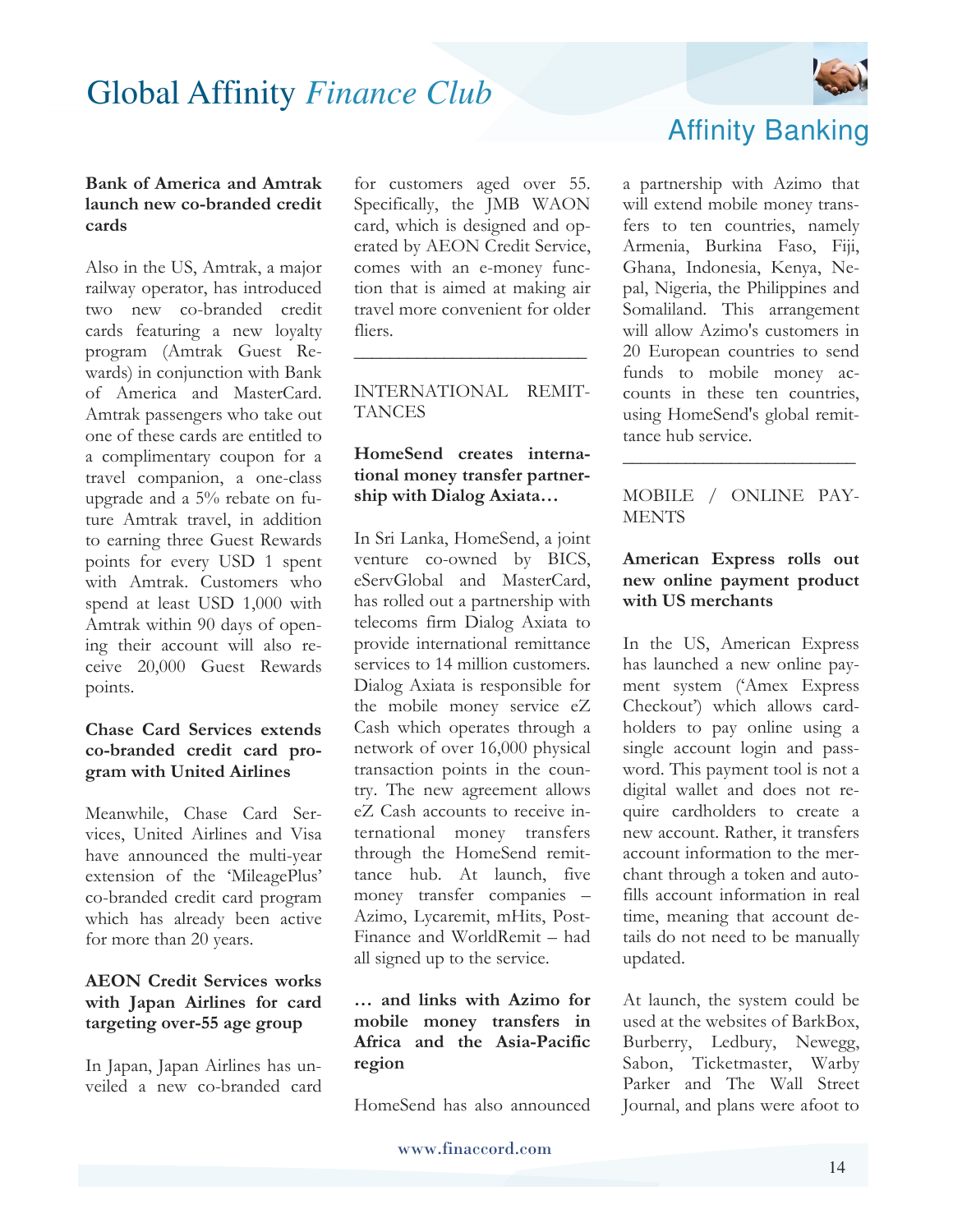

extend it to other merchants including Avis Car Rental, Banana Republic, Cole Haan, Gap, Hulu, Intermix, Old Navy, POPSUGAR Must Have, Rocke t miles and  $1 - 800$  -FLOWERS.COM. In addition, American Express also plans to make the service available through the Stripe payments platform.

#### **MasterCard and Visa collaborate with multiple partners for mobile payments**

At a worldwide level, Master-Card has entered into several partnerships to promote mobile payments in conjunction with the use of its cards. In the US, it has partnered with Google for its contactless payment product Android Pay which allows cardholders to make purchases using Android devices. Google announced at the time of launch that the product could be used at around 1 million retail stores with the number continuously increasing.

Moreover, in the UK, Master-Card has provided immediate access for its cardholders to Apple Pay which allows users of Apple iPhones and watches to make contactless payments at over 250,000 merchants in the country, as well as enabling payments within apps using iPad and iPhone devices. Also in the UK, MasterCard has partnered with the ASK, Carluccio's and Zizzi restaurant chains to offer direct payment of bills through the Qkr! mobile phone app. This follows on from an existing partnership with another restaurant chain, Wagamama, created at the time of the app's launch.

In addition, MasterCard is also in talks to launch Samsung Pay as a payment option for its European customers. The digital wallet system has already been launched in South Korea and the USA.

In a reciprocal development, Google and Samsung have signed up as the first participants in MasterCard's digital enablement program in the US. This new program aims to grant users quicker and more efficient access to Android Pay by streamlining the participation process for issuing banks, allowing MasterCard accounts to be digitised and tokenised for contactless payment. Banks joining the system at launch included Capital One, Fifth Third Bank and KeyBank.

Samsung has also partnered with Visa for the launch of its Samsung Pay mobile payment service, allowing Samsung Pay to make use of the 'Visa Token Service'. In addition, the arrangement means that financial institutions will be able to offer Samsung Pay to their customers through Visa's digital enablement program.



In related news, Visa Europe is co-operating with Apple for the launch of Apple Pay in the UK, allowing iPad, iPhone and Apple Watch users to make contactless payments at around 250,000 locations. Lloyds Banking Group, MBNA, the Nationwide, RBS, Santander and Ulster Bank have also established partnerships with Apple Pay.

#### **MasterCard extends reach of MasterCard digital wallet to new territories**

During the most recent quarter, MasterCard has also extended the international reach of its MasterPass digital wallet product through initiatives in a number of regions and countries.

For example, it has launched officially in Brazil through partnerships with Caixa Econômica Federal and the Porto Seguro insurance company and through being accepted by a number of prominent e-commerce companies including CNova group, Máquina de Vendas, The Beauty Box and Tray Shopping. Moreover, in Hong Kong, Master-Pass has been introduced in partnership with Bank of East Asia, China Construction Bank, Dah Sing Bank and DBS Bank, with payments accepted at online merchants including Broadway Circuit and Zuji.

MasterCard has also expanded the reach of MasterPass through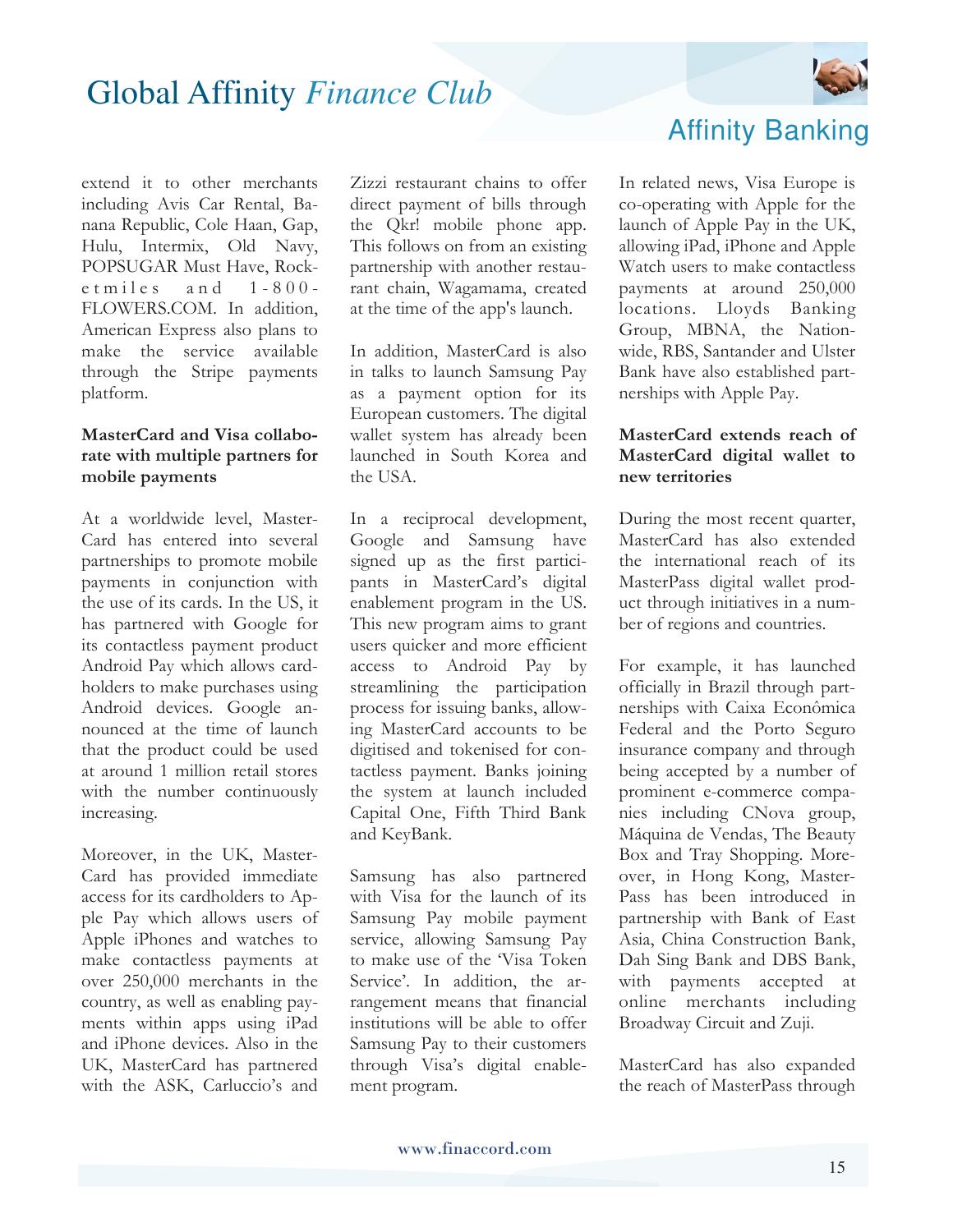

partnerships with transportation and travel companies elsewhere in the Asia-Pacific region plus Canada and South Africa. Merchants that have begun accepting MasterPass include Hong Kong Airport Express Line, Singapore Airlines, Taiwan High Speed Rail and travel agent Zuji in the Asia-Pacific region, Canada's national rail network VIA Rail and airline WestJet, as well as Mango Airlines, South African Airways and the Legacy Hotels and Resorts Group in South Africa.

MasterPass has also been introduced in India through a partnership with Citibank with the bank stating that it has seen the number of online transactions by its customers in India increase by 76% over a two-year period with around 41% of Citibank card transactions in the country now carried out online.

Meanwhile in Europe, Master-Pass has begun being accepted by the Media Markt and Saturn retail brands in Austria, Belgium, Germany, Greece, Italy and the Netherlands. Overall, MasterCard has reported that transactions using MasterPass increased at an average of 40% every month between March and September 2015 in Europe.

#### **Visa signs up new merchants for 'Visa Checkout' online payment service…**

In the same field, Visa has announced that over 30 major merchants have signed up to its 'Visa Checkout' online payment product. These are: Best Buy, Barnes & Noble, Barnes & Noble College, Clé de Peau Beauté, delivery.com, EllenShop.com, JustFab, LivingSocial, Shiseido, ShoeDazzle, Shutterfly, Sport Chalet Mobile, StudentUniverse, Taco Bell, Title Nine, Under Armour and zulily in the US; Event Cinemas, Hoyts, Moshtix, The Roses Only Group, Ticketek and Village Cinemas in Australia; Grand & Toy and Heart and Stroke Foundation in Canada; and Archies, Agrocampo, BabyMarket, Carulla.com, Exito.com, Falabella.com, Myriam Camhi and Unicef in Colombia.

In addition, Visa has also disclosed that more financial institutions have begun to offer 'Visa Checkout' to merchants. These include five China-based banks (Bank of Guangzhou, China Everbright Bank, China Merchants Bank, China Minsheng Bank and Shanghai Pudong Development Bank) and five banks in the UAE (Dubai Islamic Bank, Emirates Islamic Bank, Emirates NBD, Majid Al Futtaim Finance and Mashreq). Among these, China Merchants Bank and Shanghai Pudong De-

### Affinity Banking

velopment Bank were reportedly the first issuers in the world to launch mobile app online provisioning within their own banking apps.

Overall, Visa has reported that nearly 250,000 merchants worldwide offer Visa Checkout and that it has built up more than 6 million registered users during the first year following its launch.

#### **… and forges partnership with Stripe via financial investment**

In related news, Visa and Stripe have announced a partnership aimed at developing online payment services globally. As part of the arrangement, Visa has made an investment in Stripe, a company that helps merchants to accept payments online and in mobile apps, and Stripe's developer community has gained access to Visa's payment and risk management services as well as its tokenisation and security technologies.

#### **Barclays ties with Verifone to expand reach of mobile and online payment app**

In the UK, Barclays and payments firm Verifone are collaborating to promote the use of Pingit, Barclays' online payment app, as a payment means for retailers using Verifone's 'PAYware Ocius' gateway. This agreement means that Veri-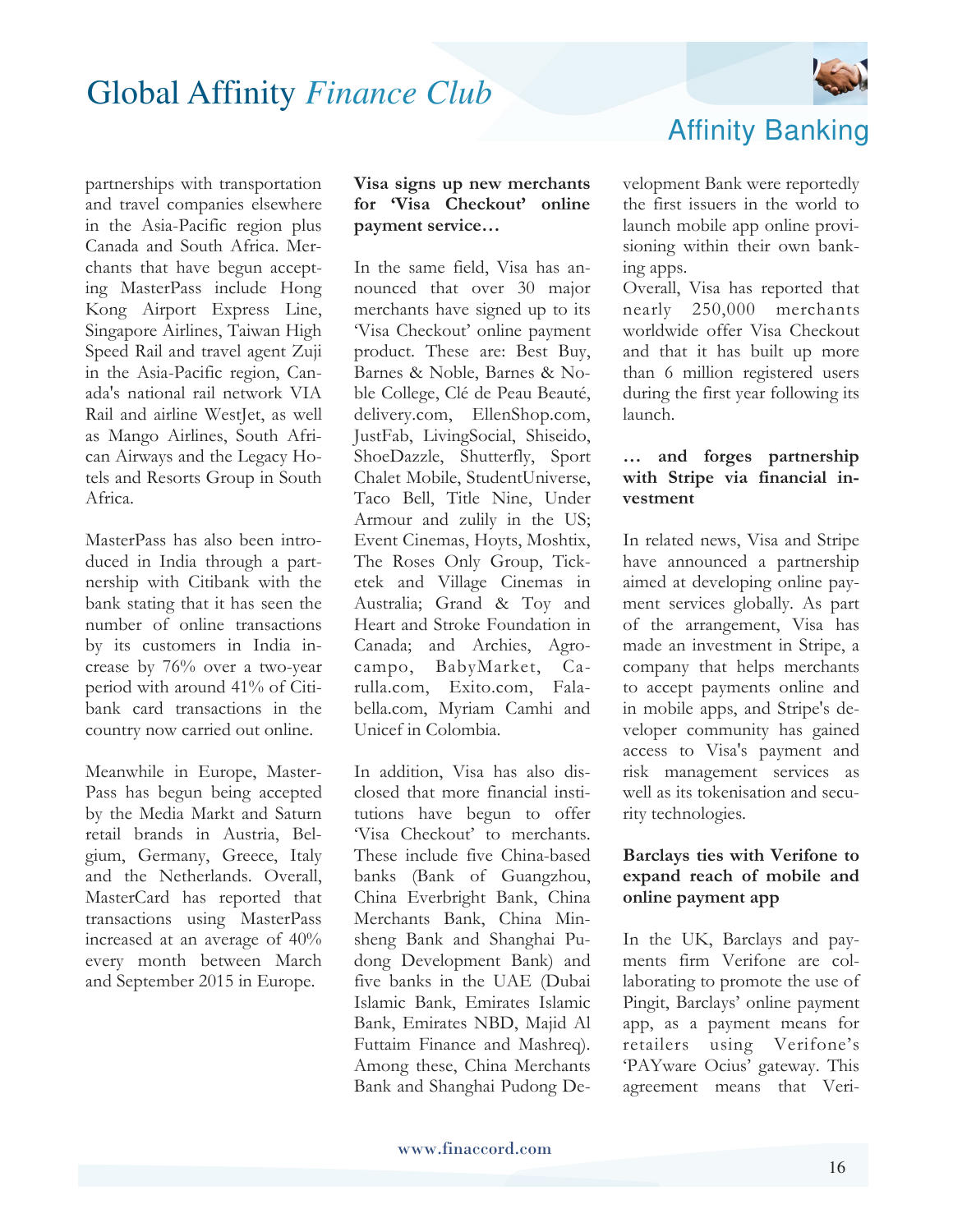

fone's managed service clients in the UK, which number around 20,000, can join the approximate number of 70,000 businesses already using Pingit. Customers do not have to bank with Barclays to use Pingit which generates instantaneous payments to retailers. Looking ahead, the two partners have stated that they will investigate broadening the acceptance of Pingit via Verifone at physical POS payment terminals.

Overall, payments worth more than GBP 1.6 billion have been transferred using Pingit since its launch in 2012 and it had over 2.7 million registered individual users as of September 2015. Acceptance of it is also increasing as exemplified by the fact that it can now be used to pay for parking spaces through Parkonomy, a parking search engine and payment system.

#### **Macy's introduces PayPal for mobile, online and in-store payments**

US retail group Macy's, which includes the Bloomingdale's, Bloomingdale's Outlet, Macy's and Macy's Backstage stores has introduced PayPal as a mobile and online payment option that can also be used in its stores. Specifically, customers of the group will be able to use 'One Touch', a service that allows them to pay online or via their mobile devices without having

to key in their payment credentials, usernames or passwords. Meanwhile, in-store customers will be able to use a payment code issued by their PayPal app to scan QR codes to their mobile devices in order to complete their purchase.

#### **Klarna wins first online payment partnership in the US**

Europe-based online payment solutions provider Klarna has announced the commencement of commercial operations in the US with Overstock.com as its first major retail partner. Customers of this retail brand in the US can now make purchases on smartphones or tablets using Klarna's technology which seeks to simplify the payment process for returning users by prompting just their email and delivery addresses. If these details are approved, the customer's order is processed and they will have two weeks from the shipping date to make payment, a process that aims to improve both the customer's general experience and loyalty.

#### **Boku acquisition secures access to customers of four Italian mobile network operators**

Global mobile payment company Boku has acquired Mobileview Italia paving the way for the former to provide carrier billing services for more than 87 million mobile subscriptions in Affinity Banking

Italy across the TIM, Tre Italia, Vodafone and Wind network operators.

#### **HypoVereinsbank works with SUMUP for mPOS payments in Germany**

In Germany, HypoVereinsbank (a member of the UniCredit banking group) and SUMUP, a payment solutions provider for mobile point-of-sale (mPOS) transactions, have announced an agreement to co-operate at a national level. Customers of Hypovereinsbank can now make use of the SUMUP mobile payment solution to make purchases with their American Express, MasterCard and Visa debit and credit cards. Merchants can use SUMUP by downloading and activating the app to their smartphones or tablets which have to be connected via Bluetooth with a SUMUP chip and pin card terminal. The amount to be settled is then entered into the app, and the customer confirms it by entering a code into the card terminal.

#### PAYMENT CARD ISSU-ANCE AND ACCEPTANCE

**\_\_\_\_\_\_\_\_\_\_\_\_\_\_\_\_\_\_\_\_\_\_\_\_\_\_**

#### **Discover works with Creditcall to target transportation, hospitality and retail sectors**

US-based bank Discover has concluded an agreement with Creditcall, a payment services company with offices in North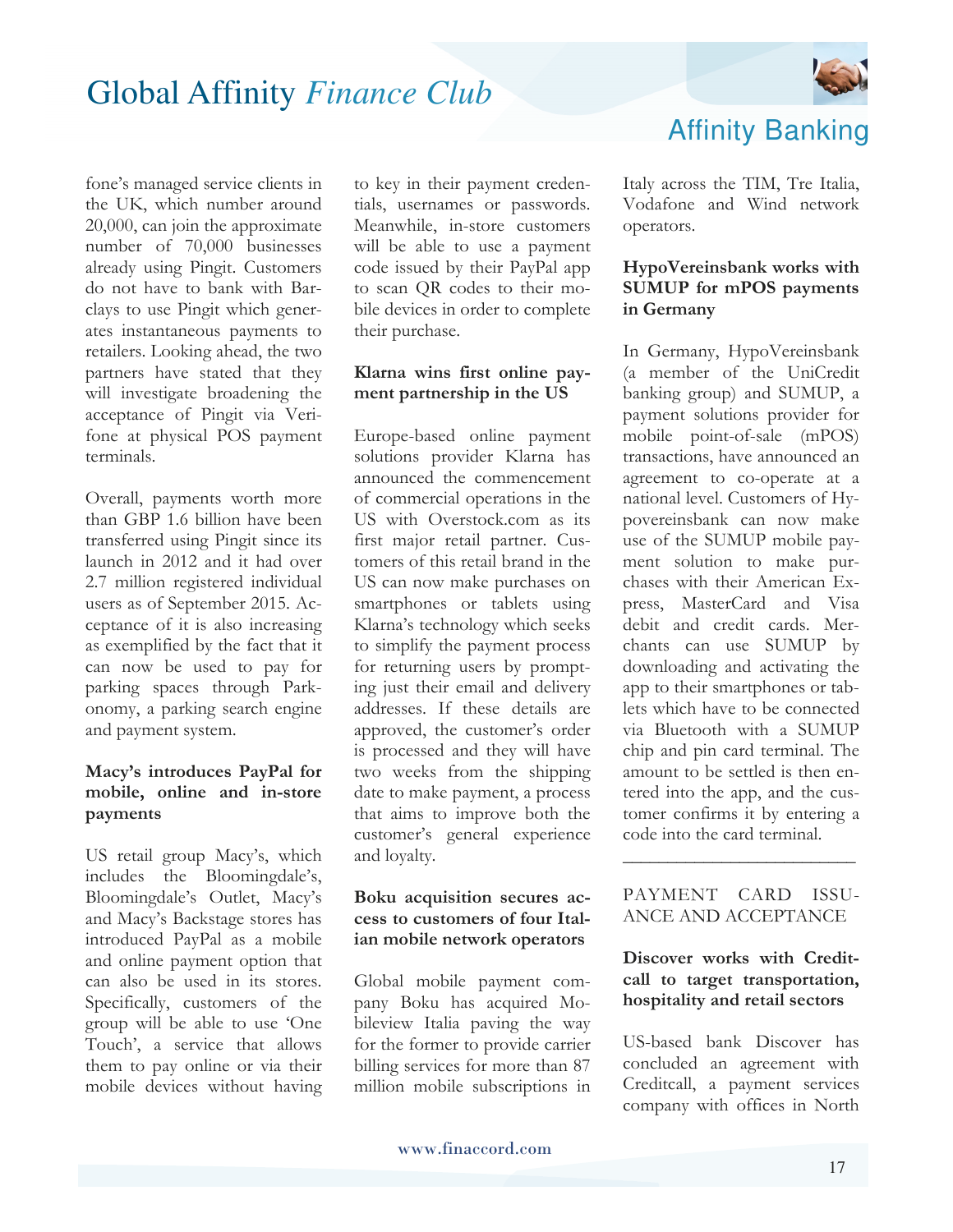

America and Europe, that will boost its on-going push to increase global usage and acceptance of Discover and Diners Club cards. Specifically, Creditcall will target a range of industries – including transportation, hospitality and retail – to certify new payment solutions for Discover. At present, Creditcall offers a variety of payment solutions including in-store, online and mobile card payment acceptance.

#### **JCB expands internationally through deals in five countries…**

JCB has continued to expand its global footprint through several new agreements in India, Indonesia, Mexico, Mongolia and Pakistan.

It has made its first foray into the Indian market through a link with the National Payments Corporation of India (NPCI) network, which has around 1 million merchants accepting card payments and 200,000 ATMs across the country. By means of the agreement, JCB cards will be accepted at all NPCI locations in India and NPCI has also announced a plan to combine RuPay, its domestic card scheme, with the JCB brand. This will result in a new RuPay / JCB International card, which will function as a RuPay card within India and as a JCB one outside of the country.

In Indonesia, a deal with Bank Rakyat Indonesia (BRI) has been concluded whereby JCB's cards are now accepted at all BRI acceptance locations, which number around 175,000, with the bank also agreeing to issue JCB-branded cards.

In Mexico, JCB's partnership is with Banamex (a subsidiary of Citigroup) which means that its cards are now accepted at over 70,000 merchants in the country.

Meanwhile, the State Bank of Mongolia has announced that it will start issuing JCB debit cards in Mongolia having already helped JCB to increase acceptance of its cards there since March 2014. As for Pakistan, a deal with Bank of Khyber (BOK) signifies that JCB's debit cards can now be used at the bank's POS terminals and ATMs across the country.

#### **… and works with Hua Nan Bank for payment card targeting affluent customers in Taiwan**

In other noteworthy news concerning JCB, it has developed a new payment card for affluent customers in Taiwan (the JCB 'Eternity Card') in conjunction with Hua Nan Bank. This card includes a free limousine service to and from international airports in Taiwan, discounts at five-star hotel restaurants and hot springs, and cashback related to card use.

Affinity Banking

#### **UnionPay extends influence to Turkey through partnership with GarantiBank**

In Europe, UnionPay has begun working with GarantiBank to expand acceptance of its cards in Turkey. As at mid-2015, around 5,000 ATMs and 500,000 POS terminals operated by the bank had been upgraded to accept UnionPay-branded cards. Moreover, to optimise user experience, specifically for customers whose native language is Chinese, the bank is providing Chinese language receipts from its POS terminals and installing Chinese language interfaces into all of its ATMs. The two parties hope that UnionPay's cards will be accepted at over 40% of POS terminals within a year. In addition, GarantiBank will eventually issue UnionPay-branded cards in Turkey.

#### **Ecobank and MasterCard finalise pan-African payment solutions agreement**

Pan-African banking group Ecobank has signed a multicountry agreement with Master-Card to introduce new payment solutions to more than 32 markets in sub-Saharan Africa. This initiative will see Ecobank issue MasterCard-branded credit,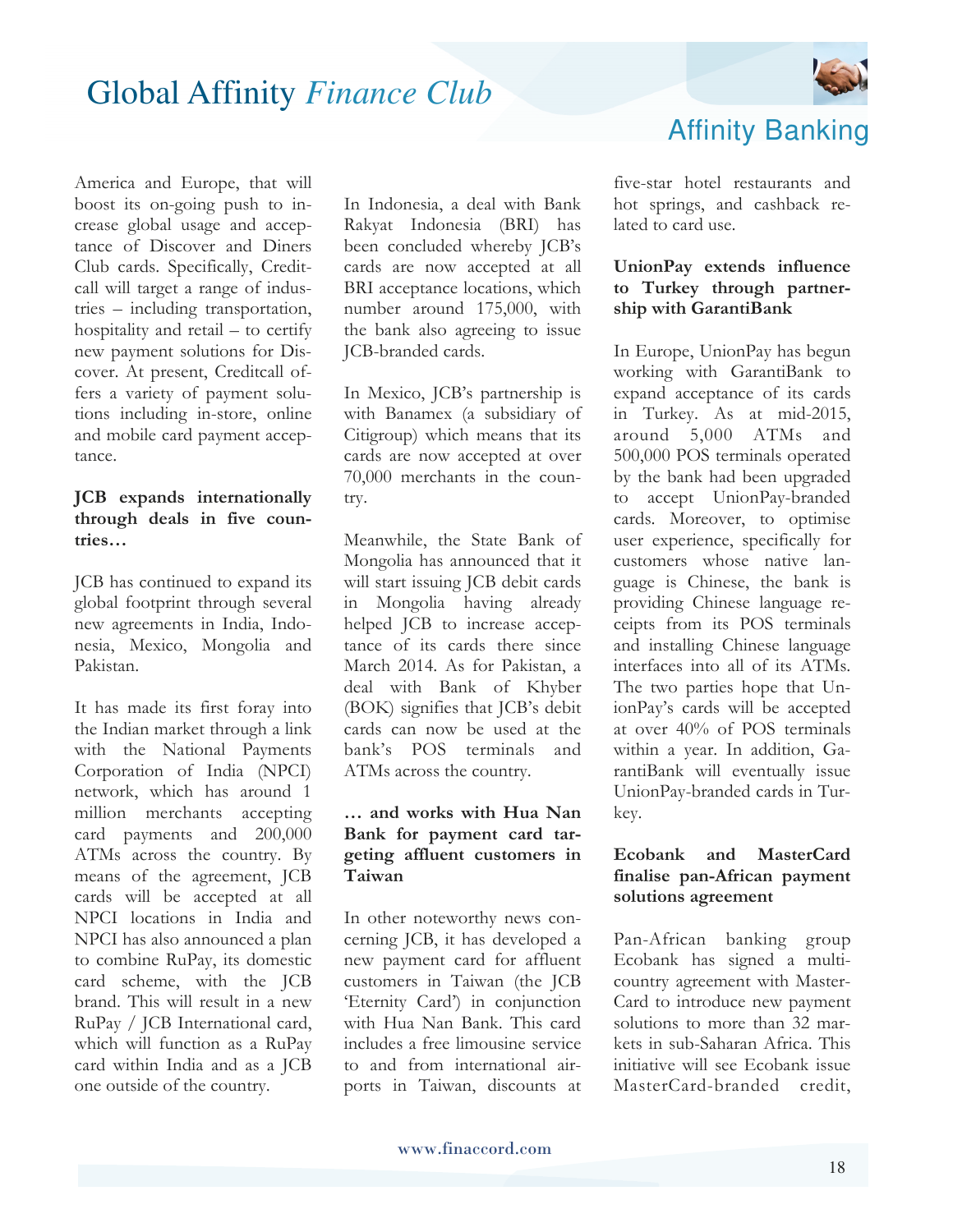debit and prepaid cards to millions of its customers over the next ten years and will also involve the rolling out by Ecobank of thousands of mobile POS terminals to merchants in the countries in question. These will allow merchants to process MasterCard payment card transactions by connecting their smartphone or tablet to a secure card reader, enabling them to overcome infrastructure and communication challenges that may arise when using traditional POS devices.

#### RETAILER CARDS

#### **Synchrony Financial renews credit card program deal with Mills Fleet Farm**

**\_\_\_\_\_\_\_\_\_\_\_\_\_\_\_\_\_\_\_\_\_\_\_\_\_\_**

In the US, Synchrony Financial has renewed its decade-long agreement to provide a privatelabel credit card program for Mills Fleet Farm, a retailer with 35 outlets based in Iowa, Minnesota, North Dakota and Wisconsin. In addition, the two partners also intend to launch a co-branded Visa card.

#### TRAVEL MONEY

#### **Virgin Money partners with Travelex for new travel money service**

**\_\_\_\_\_\_\_\_\_\_\_\_\_\_\_\_\_\_\_\_\_\_\_\_\_\_**

In the UK, Virgin Money has announced the launch of a new travel money service in partner-

ship with Travelex. By means of the new service, customers can order foreign currency online, by phone or in any Virgin Money store. They can then choose to have their foreign currency delivered to their home or to pick it up at the store on the next working day for orders placed before 14.00.

#### **Upcoming Finaccord reports**

**\_\_\_\_\_\_\_\_\_\_\_\_\_\_\_\_\_\_\_\_\_\_\_\_\_\_**

The following titles will be published by Finaccord in the coming months. For more information on our unique areas of expertise, plus listings of published reports and databases, please visit our website at www.finaccord.com or email us at info@finaccord.com.

Consumer Automotive Financial Services in Austria – GBP 795 Consumer Automotive Financial Services in France – GBP 795 Consumer Automotive Financial Services in Germany – GBP 795 Consumer Automotive Financial Services in Italy – GBP 795 Consumer Automotive Financial Services in Spain – GBP 795 Consumer Automotive Financial Services in the UK – GBP 795 Creditor Insurance in Argentina – GBP 595 Creditor Insurance in Brazil – GBP 595 Creditor Insurance in Chile – GBP 595 Creditor Insurance in Colombia – GBP 595 Creditor Insurance in Latin America – GBP 1,995 Creditor Insurance in Mexico – GBP 595 Creditor Insurance in Peru – GBP 595 Extended Warranties for Mobile and



### Affinity Banking

Non-Mobile Consumer Products in Canada – GBP 795

Extended Warranties for Mobile and Non-Mobile Consumer Products in Colombia – GBP 795

Extended Warranties for Mobile and Non-Mobile Consumer Products in the USA – GBP 795

Global Accident and Health Insurance: Size, Segmentation and Forecast for the Worldwide Market – GBP 595

Global Commercial Non-Life Insurance: Size, Segmentation and Forecast for the Worldwide Market – GBP 595 Global Life Insurance and Retirement Savings: Size, Segmentation and Fore-

cast for the Worldwide Market – GBP 595

Global Retailers: Strategies of the World's Top 120 Retail Groups in Payments, Banking, Insurance and Assistance – GBP 1,995

Surety Bonds in France – GBP 595

Surety Bonds in the Netherlands – GBP 595

Surety Bonds in Poland – GBP 595

Surety Bonds in Spain – GBP 595 Surety Bonds in Switzerland – GBP 595

Surety Bonds in the UK – GBP 595

Trade Credit Insurance in Austria – GBP 595

Trade Credit Insurance in Belgium – GBP 595

Trade Credit Insurance in Poland – GBP 595

Trade Credit Insurance in Switzerland – GBP 595

UK Bicycle Insurance: Market Dynamics, Affinities and Partnerships – GBP 595

UK Jewellery and Watch Insurance: Market Dynamics, Affinities and Partnerships – GBP 595

UK Key Person Insurance: Market Dynamics, Affinities and Partnerships – GBP 595

UK Tax Investigation Insurance: Market Dynamics, Affinities and Partnerships – GBP 595

UK Wedding and Personal Event Insurance: Market Dynamics, Affinities and Partnerships – GBP 595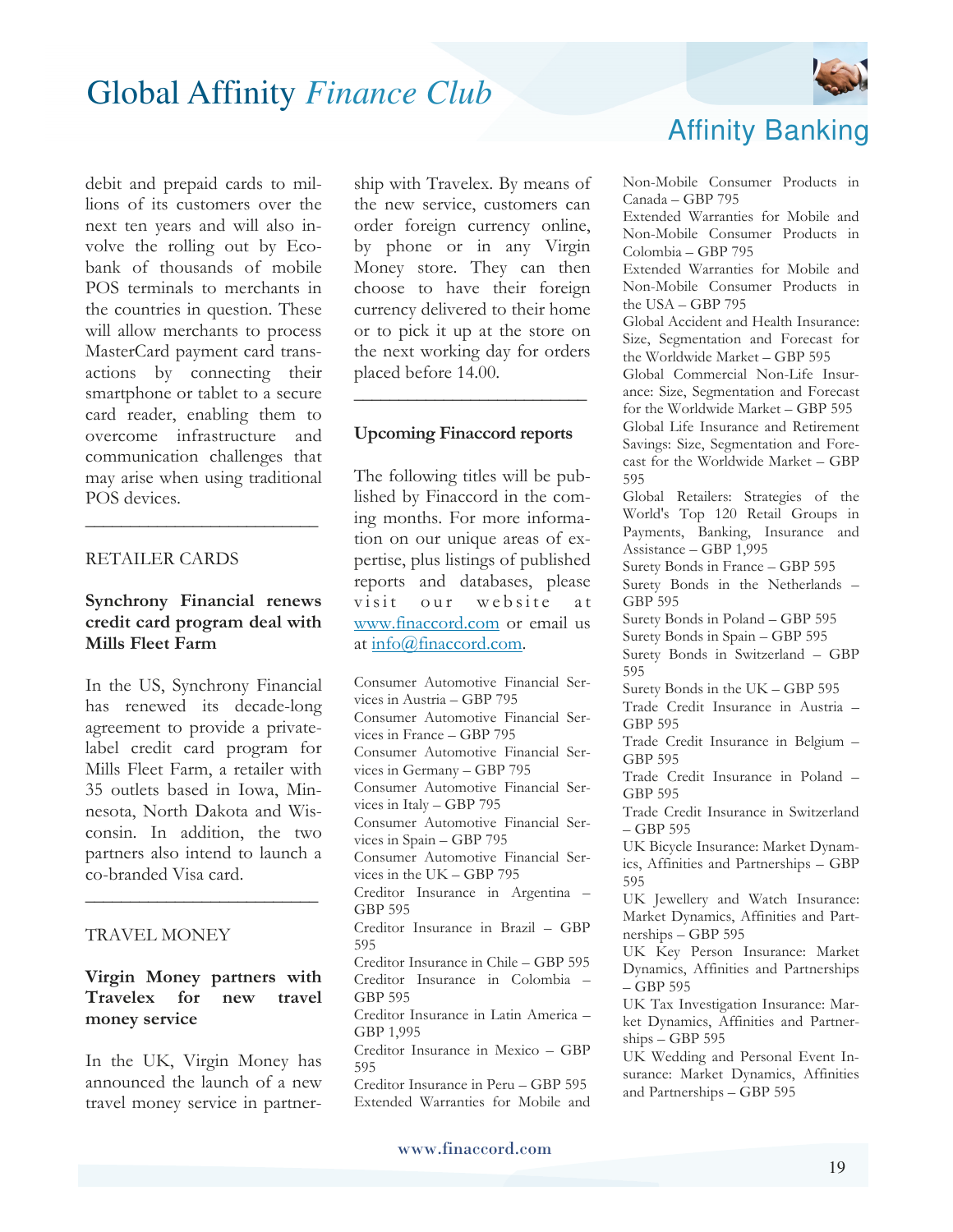### **Organisations in this issue**

Accident & General, 9 AEON Credit Services, 14 Ageas, 10 Alliance Data, 13 Allianz, 6, 7 Allianz Global Assistance, 5, 7, 8, 12 American Express, 14, 17 Amtrak, 14 Aon Benfield, 5 Apple, 15 Association of Headteachers & Deputes in Scotland (AHDS), 10 Assurant Solutions, 8 Aviva, 12 AXA, 6, 9, 10 Azimo, 14 Bankinter, 10 Bank of America, 14 Bank of East Asia, 15 Bank of Guangzhou, 16 Bank of Khyber (BOK), 18 Bank Muamalat, 11 Bank Rakyat Indonesia (BRI), 18 Barclays, 10, 16 BlaBlaCar, 6 BNP Paribas Cardif, 5 BNP Paribas Personal Finance, 13 Boku, 17 Built in Chicago, 5 Caixa Econômica Federal, 15 Capital One, 15 Catholic Syrian Bank, 12 Chase Card Services, 14 China Construction Bank, 15 China Everbright Bank, 16 China Merchants Bank, 16 China Minsheng Bank, 16 Citibank, 16 CNA, 5 CNP Assurances, 10 Colonial First State, 11 Commercial International Bank (CIB), 10 CommBank, 12 CommInsure, 11 Creditcall, 17, 18 Ctrip, 9 Dah Sing Bank, 15 DBS Bank, 15 Dialog Axiata, 14 Discover, 17, 18 DER Touristik, 9 Dubai Islamic Bank, 16 easyJet, 8 eBay, 5 Ecobank, 18 EGICO (Equatorial Guinean Insurance Company), 5

Emirates Islamic Bank, 16 Emirates NBD, 16 Eni-Enjoy, 7 ERV, 9 Europ Assistance, 9 FCA Bank, 13 Fifth Third Bank, 15 GarantiBank, 18 Generali, 9 Global Bancassurance Services (GBS), 11 GM, 13 Google, 15 Groupama, 7 Hollard Insurance, 12 HomeSend, 14 Hood Group, 9 Hua Nan Bank, 18 Hymer, 13 HypoVereinsbank, 17 ICICI Lombard, 12 Imperial Bank, 12 ING Direct, 10 Ingenie, 7 Intact Financial Corporation, 6 Ironshore. 7 Japan Airlines, 14 JCB, 18 Jubilee Insurance, 12 Key Bank, 15 Kia, 13 Klarna, 17 Kotak Life Insurance, 11  $LAG, 5$ Lloyds Banking Group, 15 LV= Broker,  $6, 7$ Macy's, 17 Maiden Insurance, 7 Majid Al Futtaim Finance, 16 Manulife, 11 MAPFRE, 10 MAPFRE Asistencia, 5 Mashreq, 16 MasterCard, 14, 15, 16, 17, 18 Maybank, 11 MBNA, 15 Mercedes-Benz, 7 Mills Fleet Farm, 19 Mitsubishi, 7 Mobileview Italia, 17 Motorola, 8 Muang Thai Life Assurance, 10 National Bank of Pakistan, 11 National Boat Owners Association (NBOA), 7 National Payments Corporation of India (NPCI), 18 Nationwide, 15

Nest, 5 Network Q, 8 Obi Worldphone, 9 Octo Telematics, 7 Pacific Indemnity, 5 Panasonic, 5 paxconnect, 8 PayPal, 17 PICC, 9 Porto Seguro, 15 RAC, 9 Rafiki Microfinance Bank, 12 RBS, 15 RWE, 6 Samsung, 15 Santander, 12, 13, 15 Scotiabank, 13 SEAT Pagine Gialle, 9 Shanghai Pudong Development Bank, 16 SmartWings, 9 State Bank of Mongolia, 18 State Life Insurance Corporation (SLIC), 11 Stripe, 16 Sumitomo Mitsui, 11 SUMUP, 17 Synchrony Financial, 19 The Warranty Group, 8 Total Protect, 5 Towergate Underwriting, 6 Toyota, 13 Travelex, 19 TSB, 12 Uber, 6 UK General, 8, 9 Ulster Bank, 15 UnionPay, 18 United Airlines, 14 Vauxhall, 8 Verifone, 16 Virgin Money, 19 Visa, 13, 14, 15, 16, 17 Volvo, 12 Warranty Co, 8 WesBank, 12 Wesleyan, 10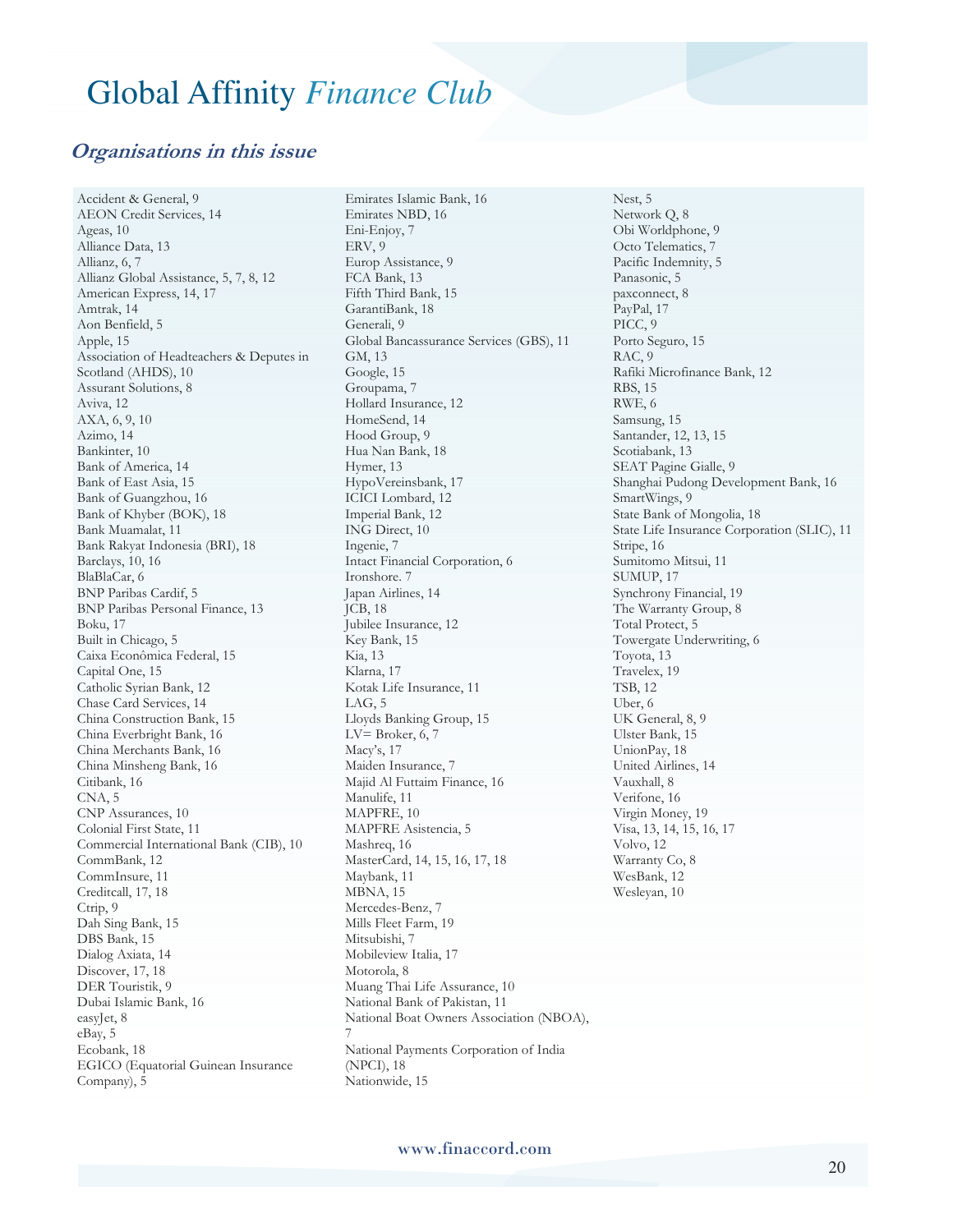

### Latest Reports

#### **Finaccord's latest published reports and data products include:**

- ∗ Affinity and Partnership Marketing in UK Accident and Health Insurance GBP 1,495
- Affinity and Partnership Marketing in UK Household and Home Emergency Insurance GBP 1,495
- ∗ Affinity and Partnership Marketing in UK Life Insurance, Retirement Products and Financial Advice GBP 1,495
- Affinity and Partnership Marketing in UK Motor and Breakdown Recovery Insurance GBP 1,495
- Affinity and Partnership Marketing in UK Travel Insurance GBP 1,495
- Automotive Finance and Leasing for Consumers in Latin America GBP 1,495
- Consumer Automotive Financial Services in Australia GBP 795
- Energy and Power Insurance in Brazil GBP 795
- ∗ Energy and Power Insurance in China GBP 795
- ∗ Energy and Power Insurance in the GCC Countries GBP 795
- ∗ Energy and Power Insurance in Nigeria GBP 795
- ∗ Global Automotive Manufacturers: Strategies in Finance, Insurance, Warranties and Assistance GBP 2,995
- ∗ Global Coalition Loyalty Programs GBP 2,495
- Global Energy and Power Insurance: A Worldwide Review GBP 3,995
- Global Mobile Operators: Strategies in Payments, Banking, Insurance and Assistance GBP 2,995
- ∗ Global Motor Insurance: Size, Segmentation and Forecast for the Worldwide Market (full data set) GBP 595
- ∗ Global Property Insurance: Size, Segmentation and Forecast for the Worldwide Market (full data set) GBP 595
- ∗ Global Emerging Payment Means: A Worldwide Review GBP 1,995
- Travel Insurance and Assistance in the Asia-Pacific Region GBP 2,995
- ∗ Travel Insurance and Assistance in Europe GBP 5,995
- Travel Insurance and Assistance in Russia GBP 795
- UK Boat, Yacht and Pleasure Craft Insurance: Market Dynamics, Affinities and Partnerships GBP 595
- UK Caravan and Park Home Insurance: Market Dynamics, Affinities and Partnerships GBP 595
- ∗ UK Landlord Property Insurance: Market Dynamics, Affinities and Partnerships GBP 595